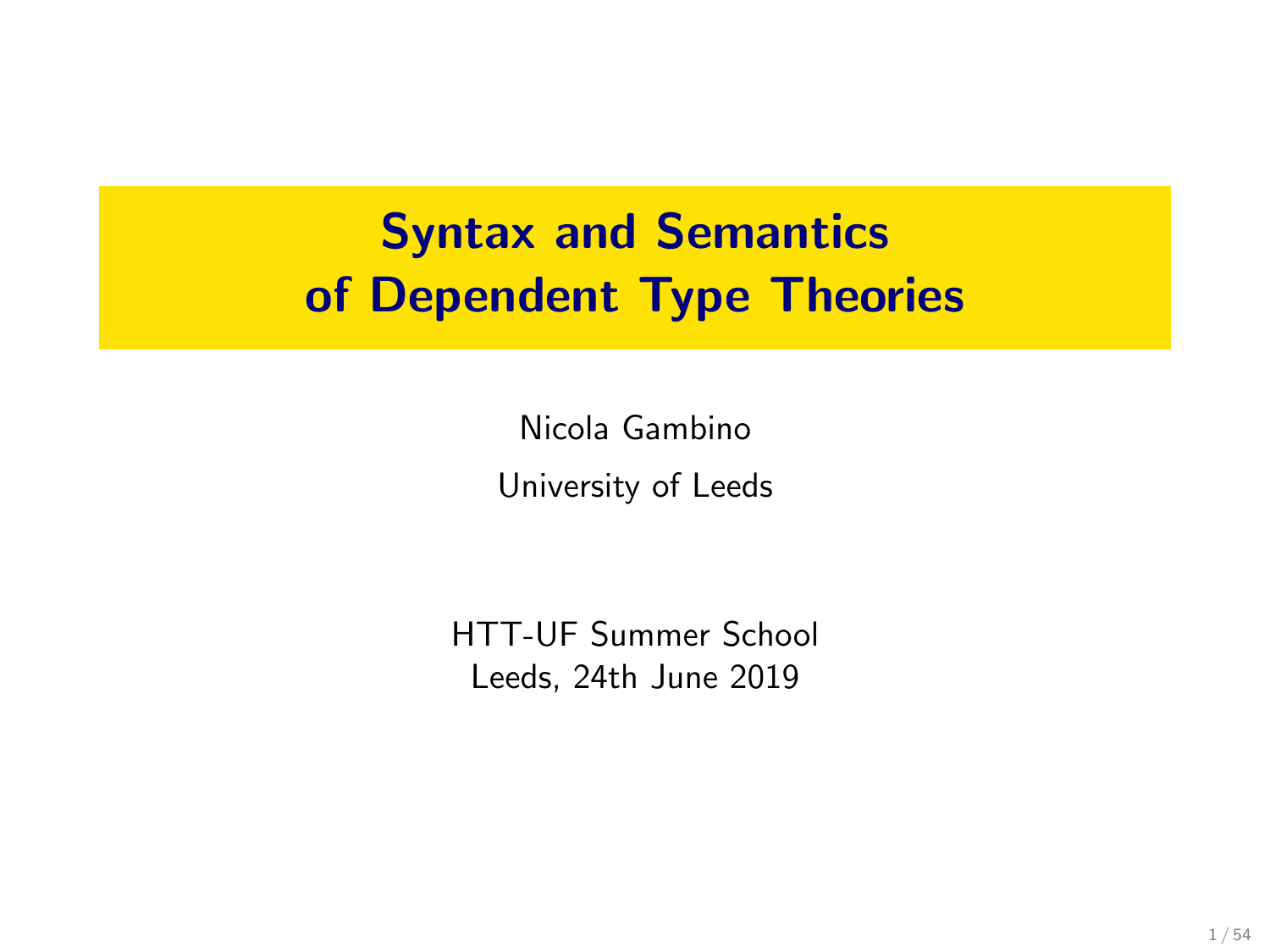- 1. The syntax of dependent type theories
- 2. Models of dependent type theories
- 3. Coherence issues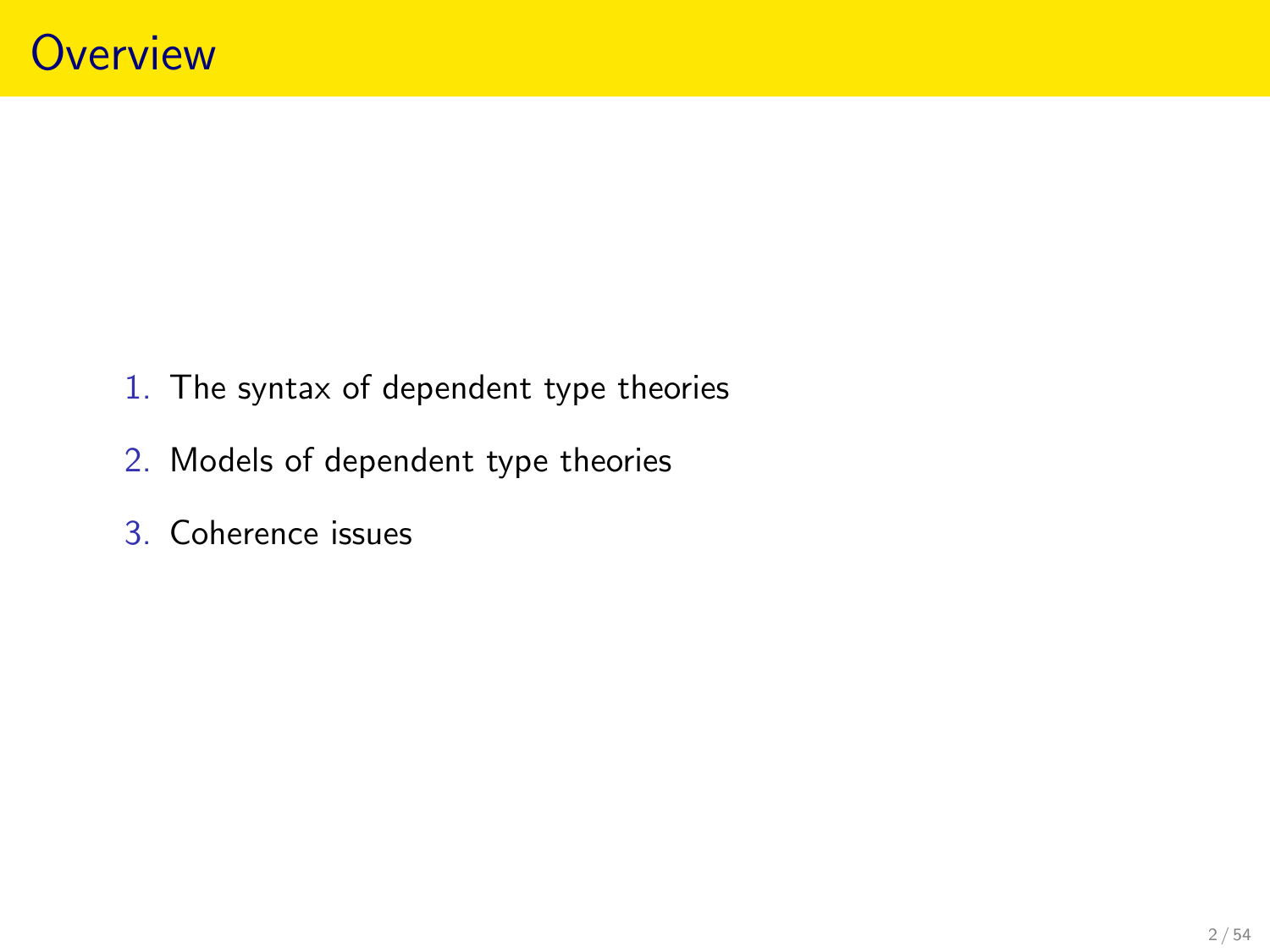## Part 1: The syntax of dependent type theories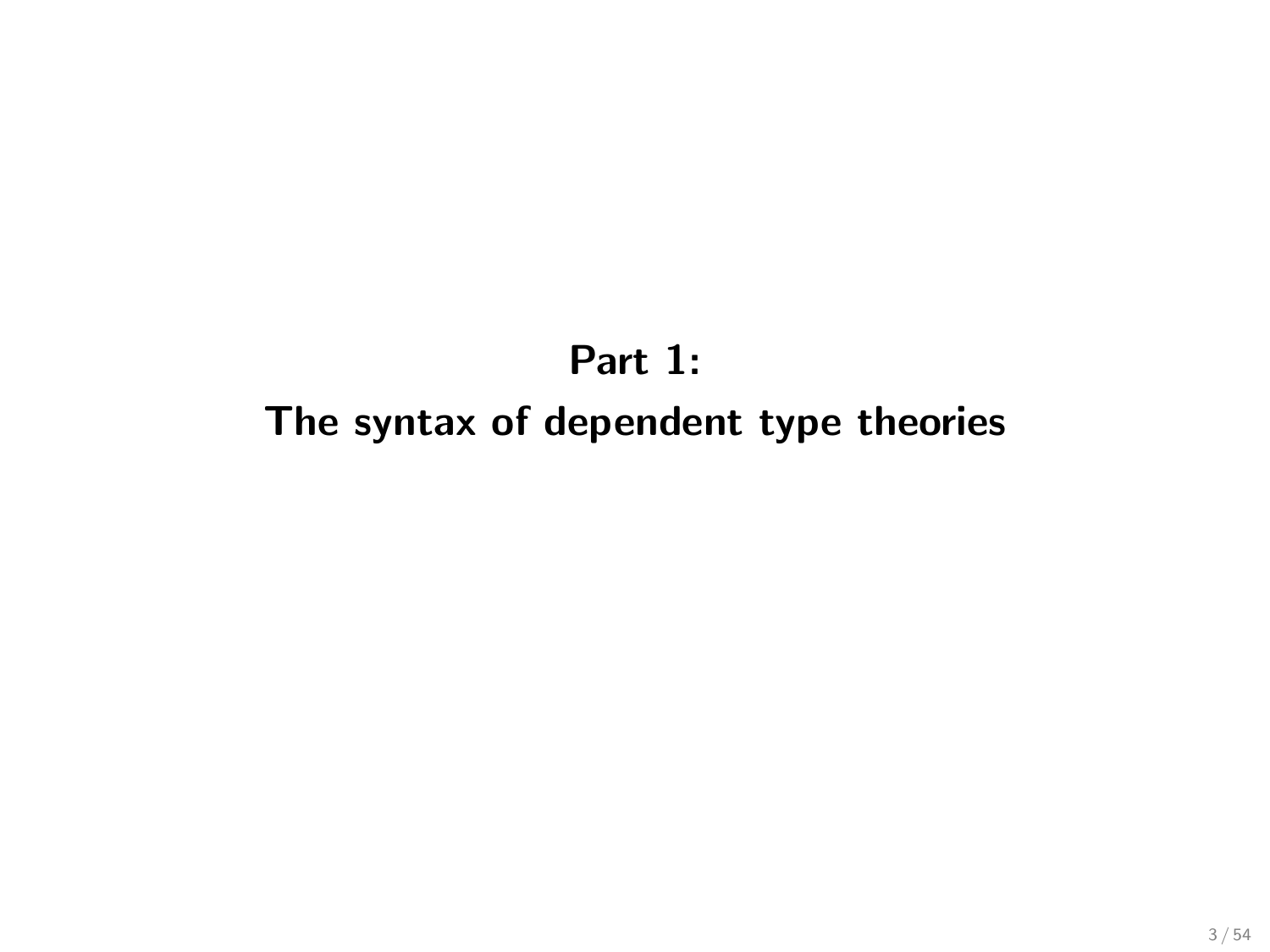Usual steps to set up a first-order theory:

- $(1)$  fix a language L
- (2) define inductively the set of well-formed terms
- (3) define inductively the set of well-formed formulas
- (4) give the axioms for the theory
- (5) define inductively the set of theorems of the theory.

Note. No vicious circle: each step depends only on the previous ones (e.g. the axioms of a theory do not modify the set of well-formed terms).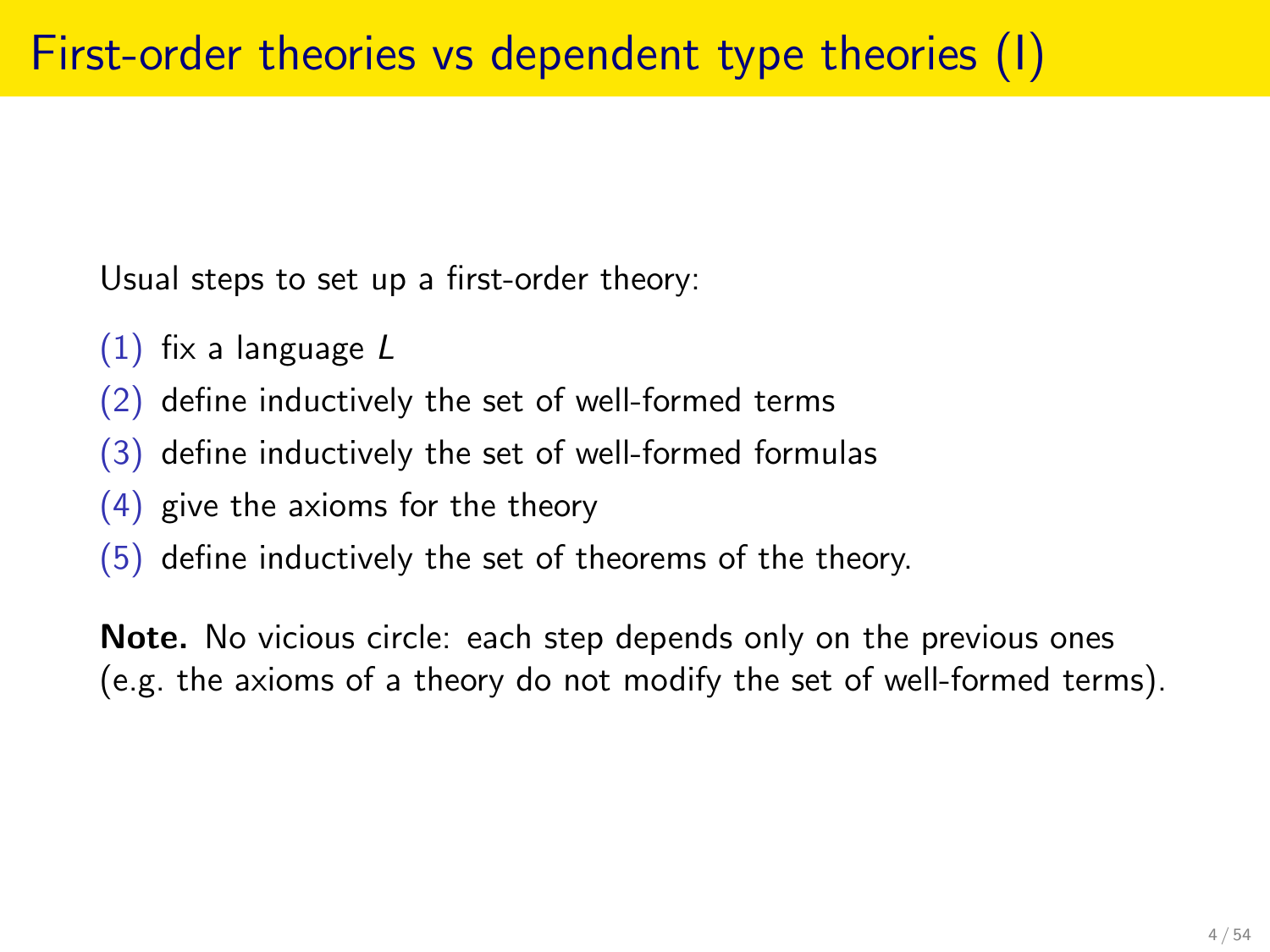Problem. This approach does not work for dependent type theories:

 $\triangleright$  deduction rules of a dependent type theory specify how the well-formed term expressions are built, e.g.

> a : A  $inl(A, B, a): A + B$

 $\triangleright$  the sets of terms and of types cannot be defined independently, e.g.

 $Id(A, a, b)$ , nil $(A)$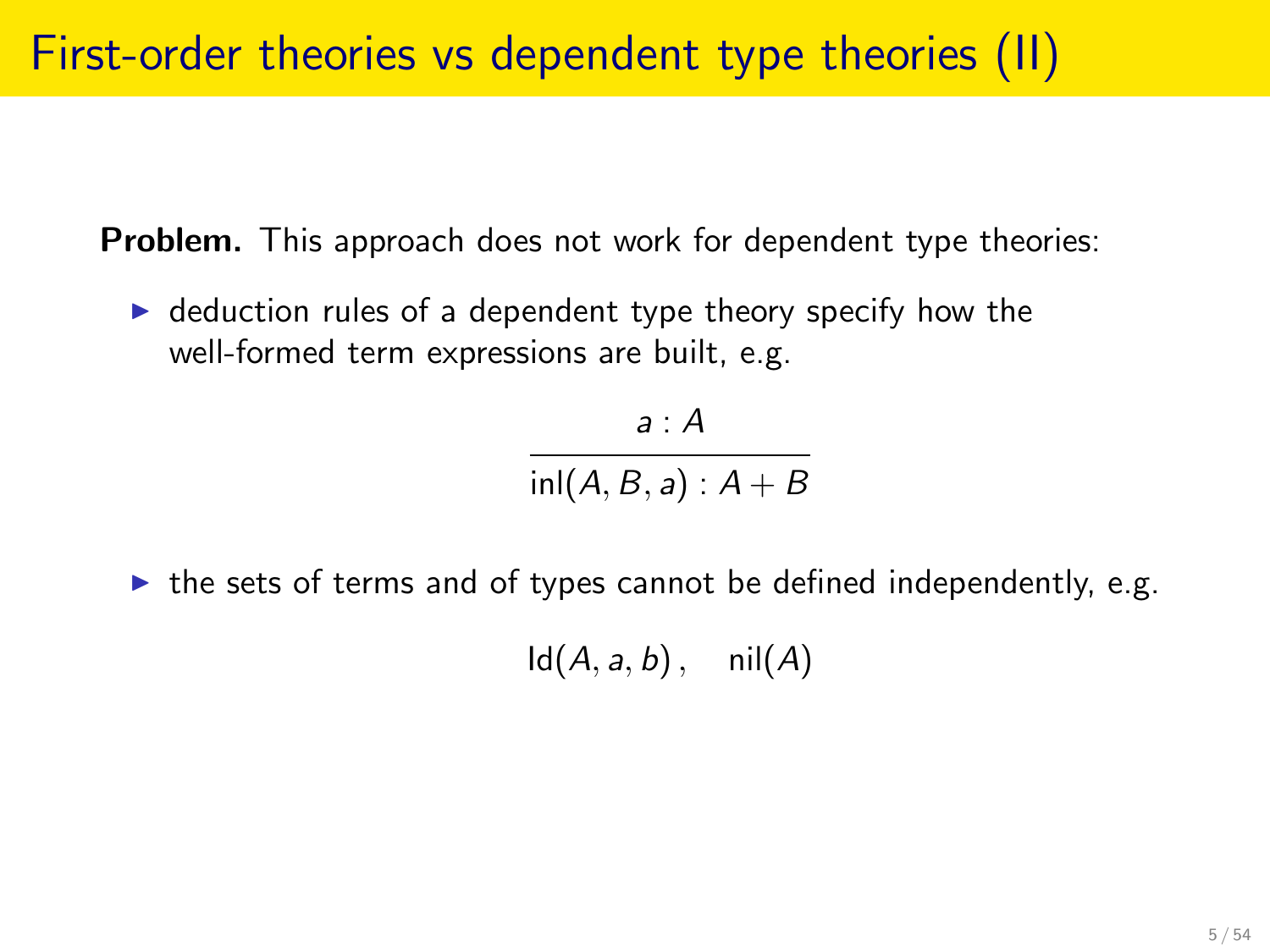Solution (Martin-Löf, Aczel, ...)

- $(1)$  fix a signature (a notion that will be defined in the next slides),
- (2) define inductively the set of raw expressions,
- (3) give the deduction rules of the dependent type theory,
- (4) define inductively the set of theorems of the theory,
- (5) the theorems isolate the well-formed expressions.

We will illustrate this in general and in one example.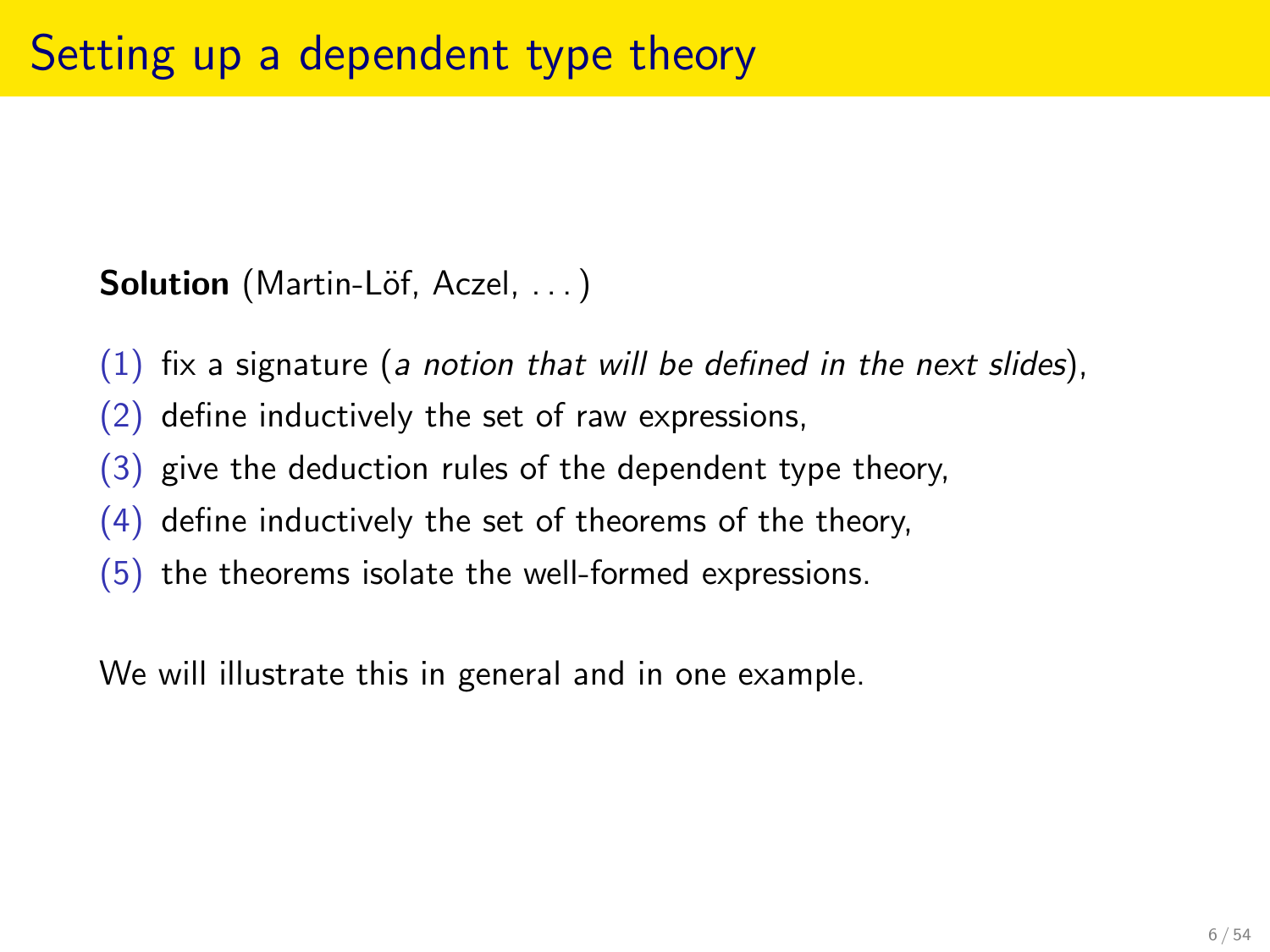Recall that a signature for an algebraic theory (e.g. theory of groups) consists of

- $\blacktriangleright$  a set of operations.
- $\blacktriangleright$  an assignment of an arity to each operation.

Here, an arity is just a natural number (the number of arguments of the operation).

For dependent type theories, we need more a complex notion of arity, to account for **variable binding** operations, e.g.  $\lambda$ ,  $\Pi$ ,  $\Sigma$ .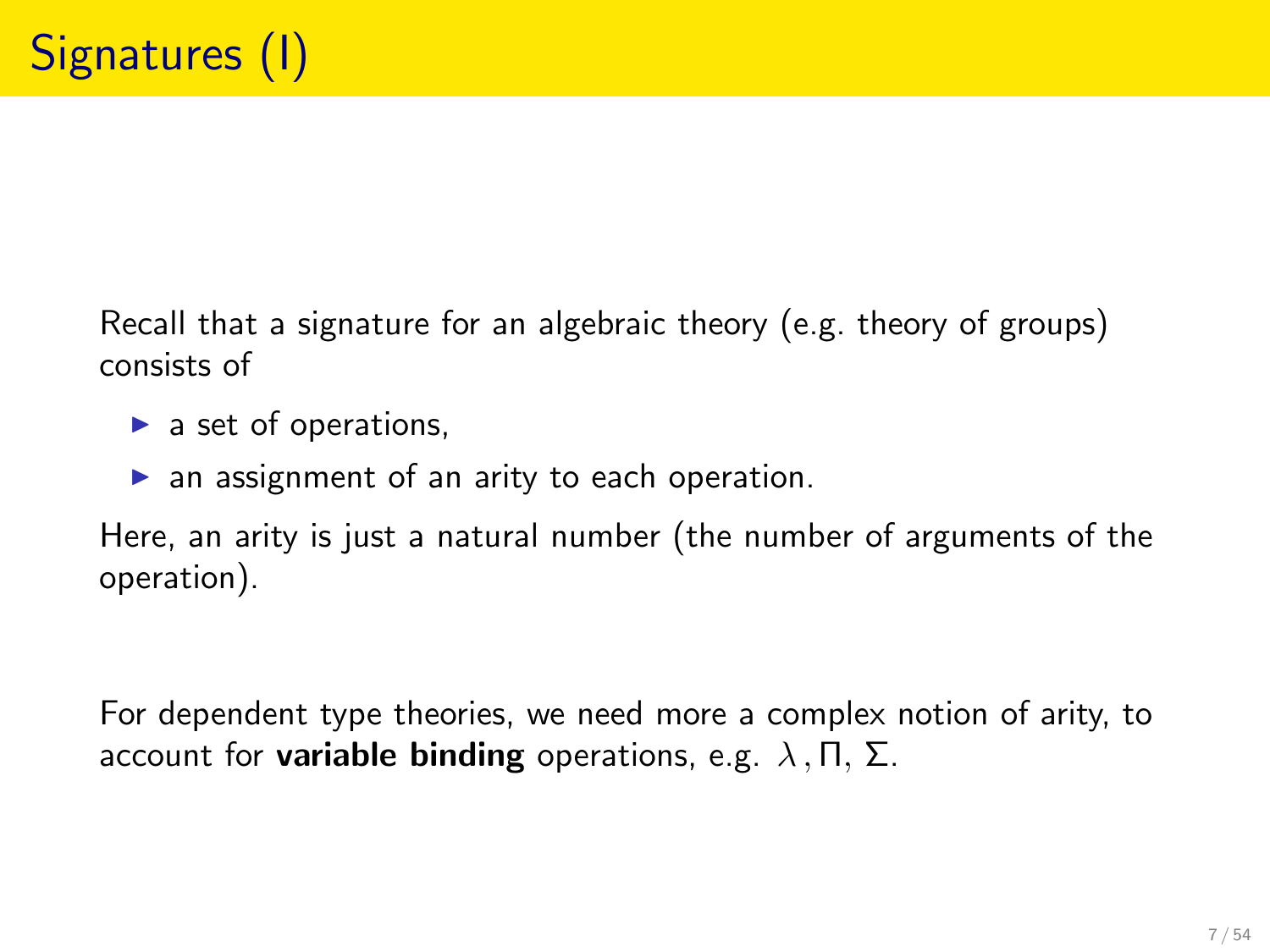Definition. An arity is a tuple of the form

```
((n_1,\varepsilon_1),\ldots,(n_k,\varepsilon_k),\varepsilon),
```
where  $k \in \mathbb{N}$ ,  $n_1, \ldots, n_k \in \mathbb{N}$  and  $\varepsilon_1, \ldots, \varepsilon_k, \varepsilon$  are either 0 or 1.

**Notation.** When  $k = 0$ , we will write  $(\varepsilon)$ .

Idea.

- An operation of arity as above takes k arguments and binds  $n_i$ variables in the  $i$ -th argument.
- $\blacktriangleright$  The  $\varepsilon_1, \ldots, \varepsilon_k, \varepsilon$  keep track of the distinction between term expressions (0-expressions) and type expressions (1-expressions).

**Definition.** A signature  $\Sigma$  is a set of pairs  $(s, \alpha)$  where  $\alpha$  is an arity. If  $(s, \alpha) \in \Sigma$ , we call s a symbol of arity  $\alpha$ .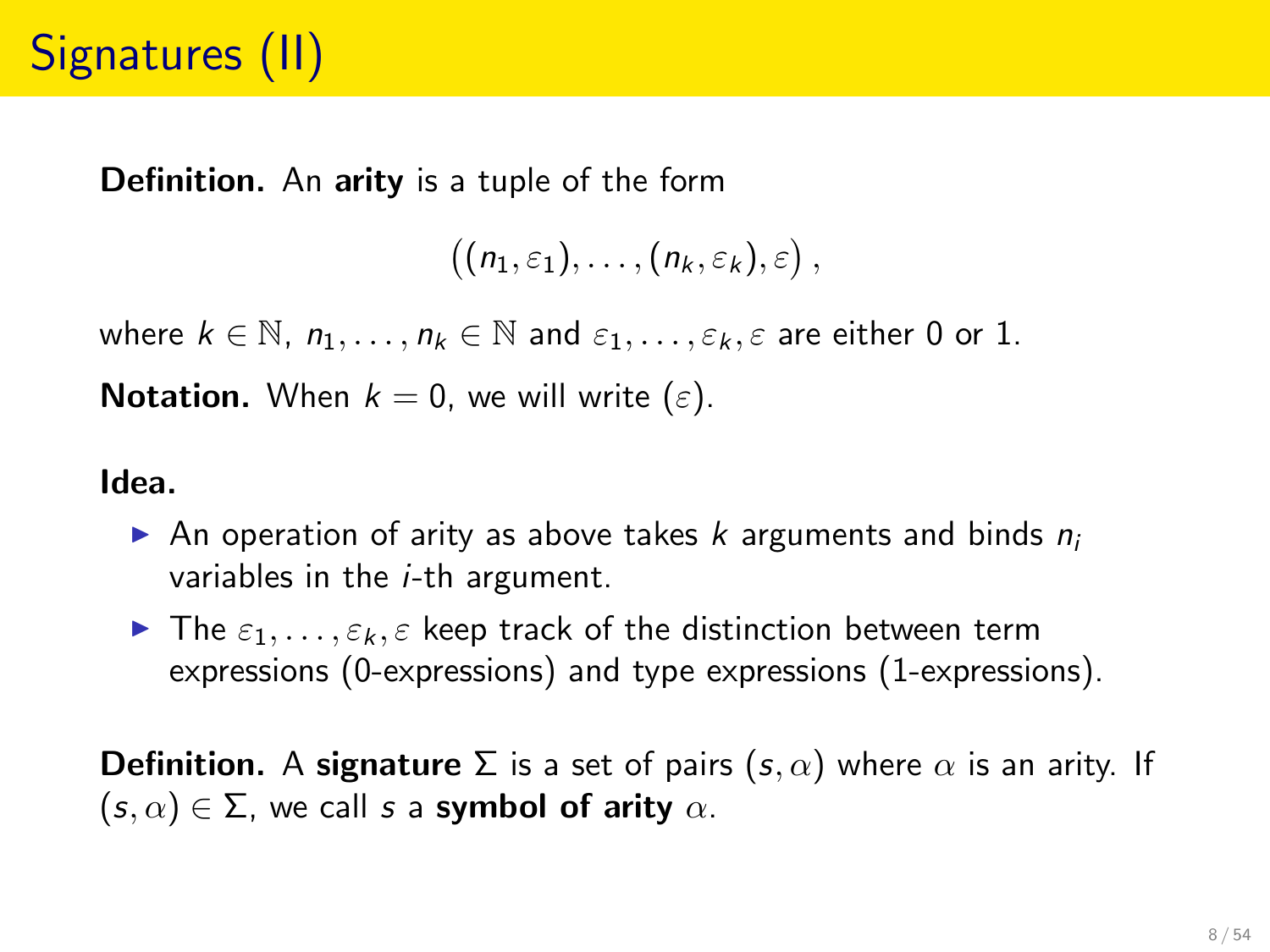Fix

- **an** infinite set of variables  $\{x_0, x_1, \ldots\}$ ,
- $\blacktriangleright$  a signature  $\Sigma$ .

Define the sets of 0-expressions and 1-expressions by the rules:

(i) every variable is a 0-expression,

 $(\mathsf{ii})$  if  $s$  has arity  $((n_1,\varepsilon_1),\ldots,(n_k,\varepsilon_k),\varepsilon)$  and  $M_i$  is an  $\varepsilon_i$ -expression and  $\vec{x}_i$  is a vector of  $n_i$  distinct variables for  $i = 1, \ldots, k$ , then

$$
s((\vec{x}_1)M_1,\ldots,(\vec{x}_k)M_k)
$$

is an  $\varepsilon$ -expression.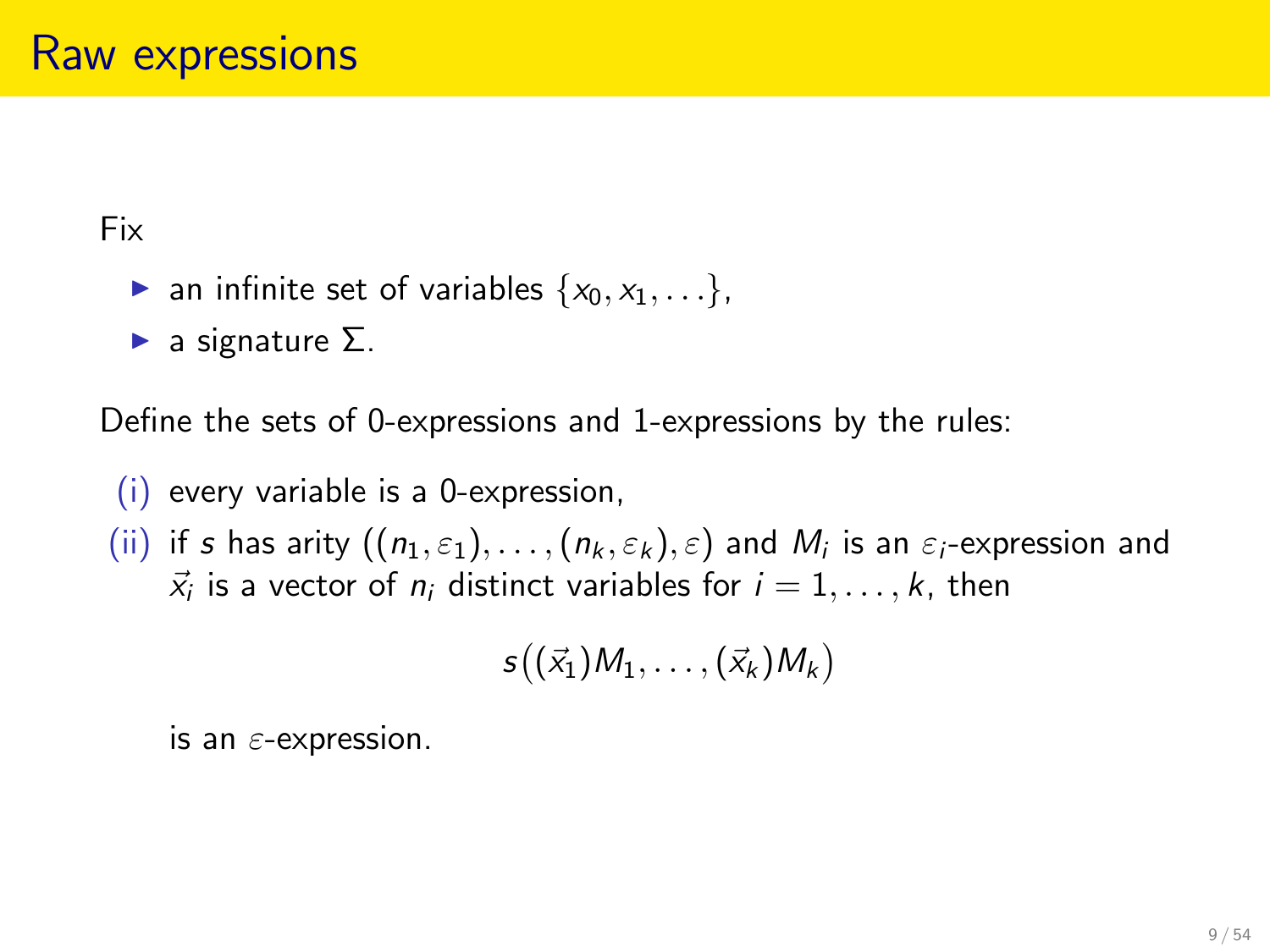The signature for the type theory  $ML_1$  includes the symbols

- $\blacktriangleright$  Nat of arity (1)
- ► succ of arity  $((0, 0), 0)$
- ightharpoonup in  $\mathsf{I}(\{0,1\},0)$
- $\blacktriangleright$   $\lambda$  of arity  $((0, 1), (1, 1), (1, 0), 0)$

Thus, we have that

- $\blacktriangleright$  Nat is a 1-expression
- $\blacktriangleright$  succ(x) is a 0-expression
- $\triangleright$  nil(Nat) is a 0-expression
- $\blacktriangleright$   $\lambda$ (Nat, (x)Nat, (x)x) is a 0-expression, usually written ( $\lambda x$ : Nat)x.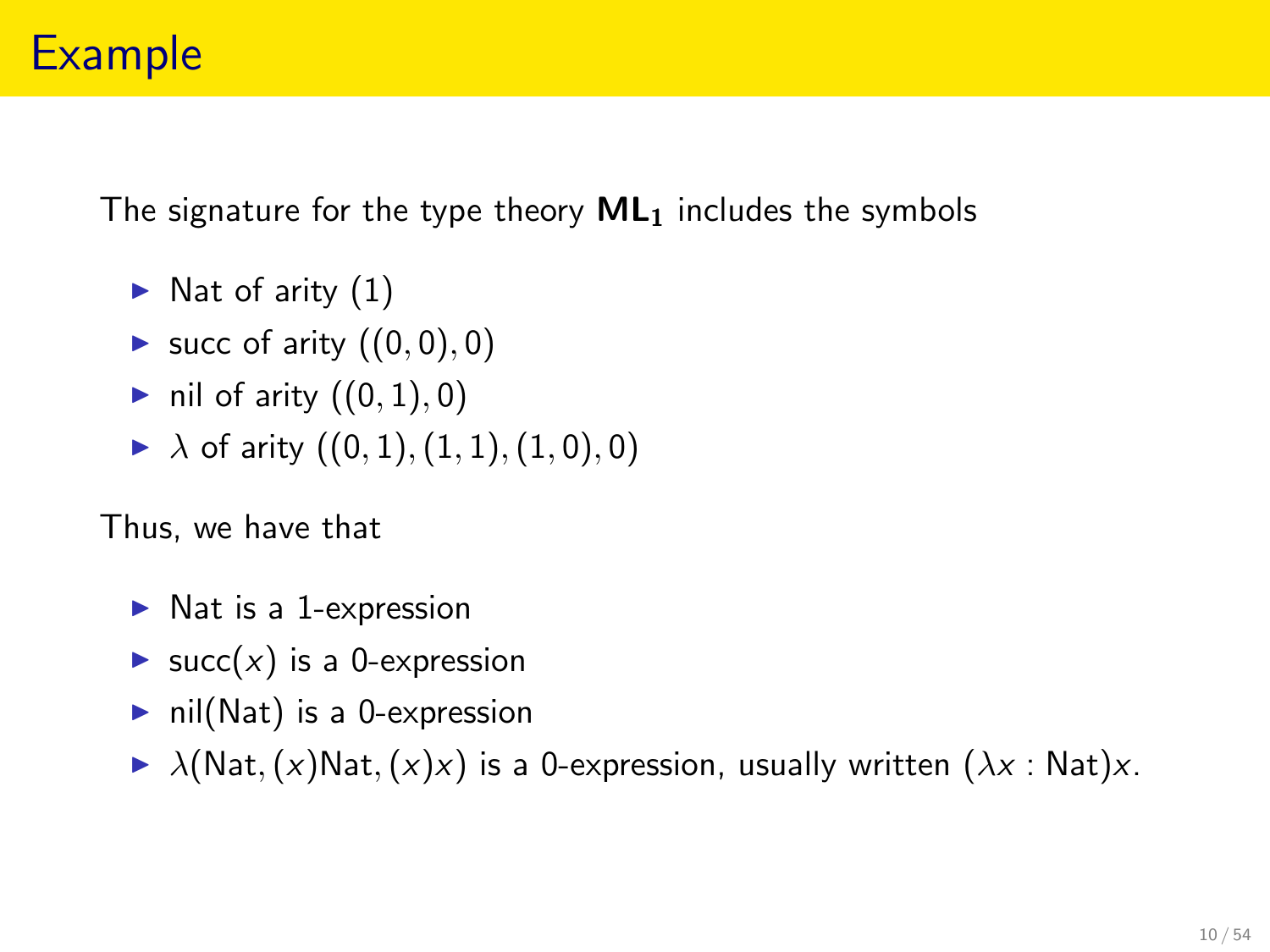A judgement has one of the following four forms:

- $\blacktriangleright$  A : type
- $A = B$  : type
- $\blacktriangleright$  a : A
- $\rightarrow a = b : A$

Here,  $A, B$  stand for 1-expressions and  $a, b$  for 0-expressions.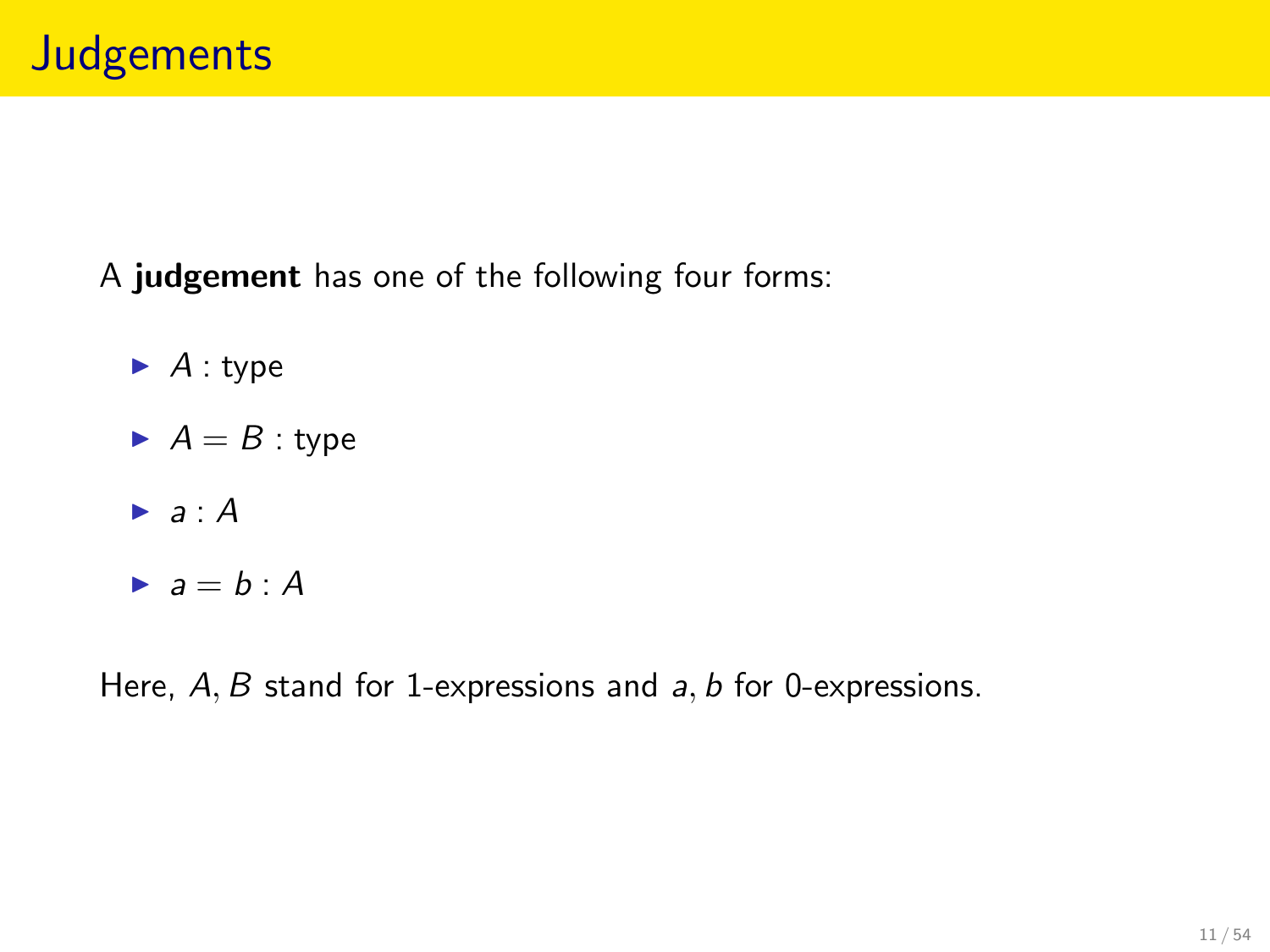## Contexts and hypothetical judgements

A context Γ is a sequence of the form

$$
\Gamma=(x_0:A_0,x_1:A_1,\ldots,x_n:A_n)
$$

where

- $x_0, \ldots, x_n$  are distinct variables
- $A_1, \ldots, A_n$  are 1-expressions.

A hypothetical judgement has the form

 $Γ ⊢ J$ 

where  $\Gamma$  is a context and  $J$  is a judgement.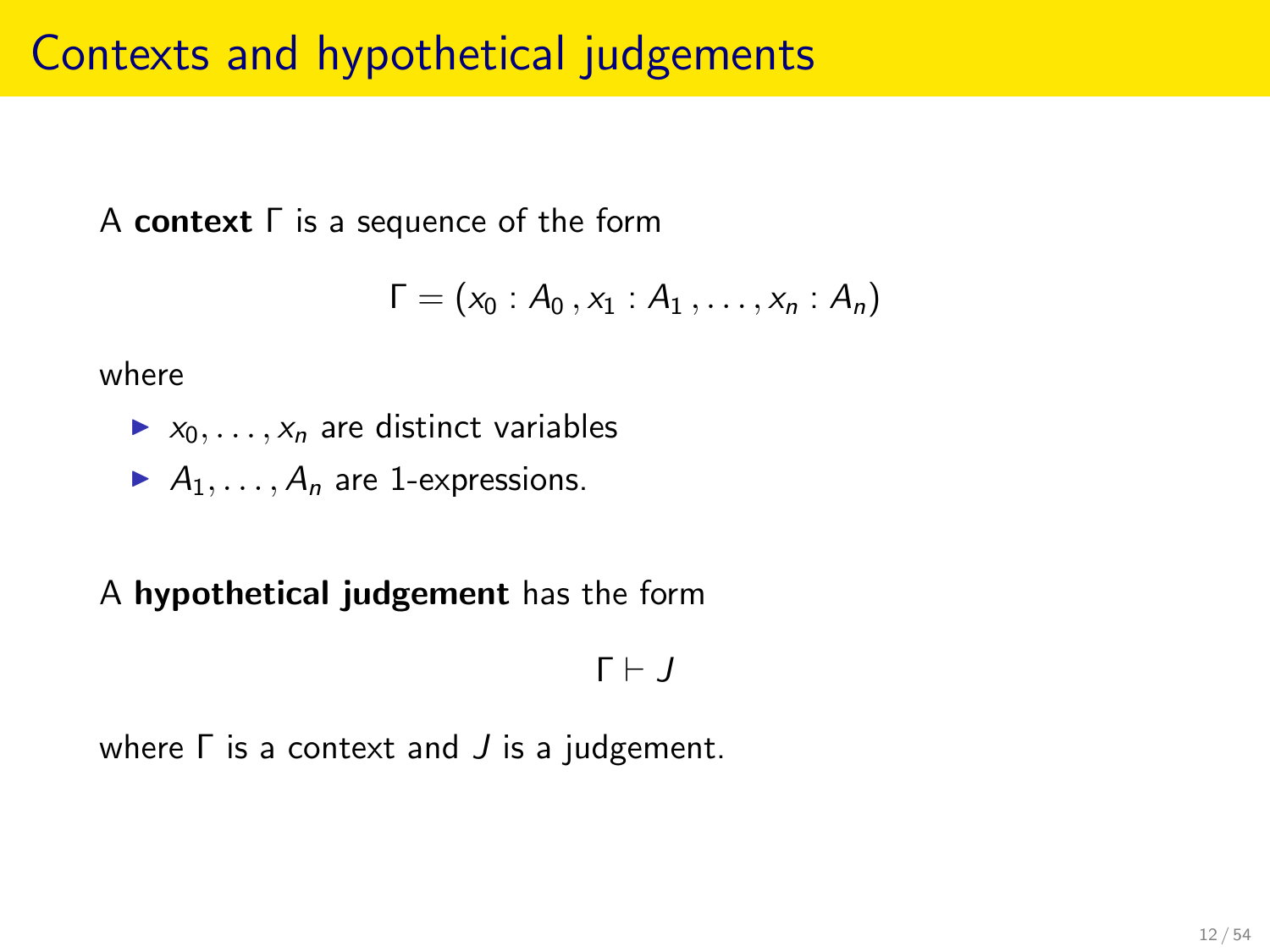A deduction rule has the form

$$
\frac{\Gamma_1 \vdash J_1 \qquad \cdots \qquad \Gamma_n \vdash J_n}{\Gamma \vdash J}
$$

where  $\Gamma_1 \vdash J_1, \ldots, \Gamma_n \vdash J_n, \Gamma \vdash J$  are hypothetical judgements.

#### A dependent type theory is given by specifying

- $\blacktriangleright$  a signature,
- $\blacktriangleright$  a set of deduction rules.

Derivability is defined in the standard way.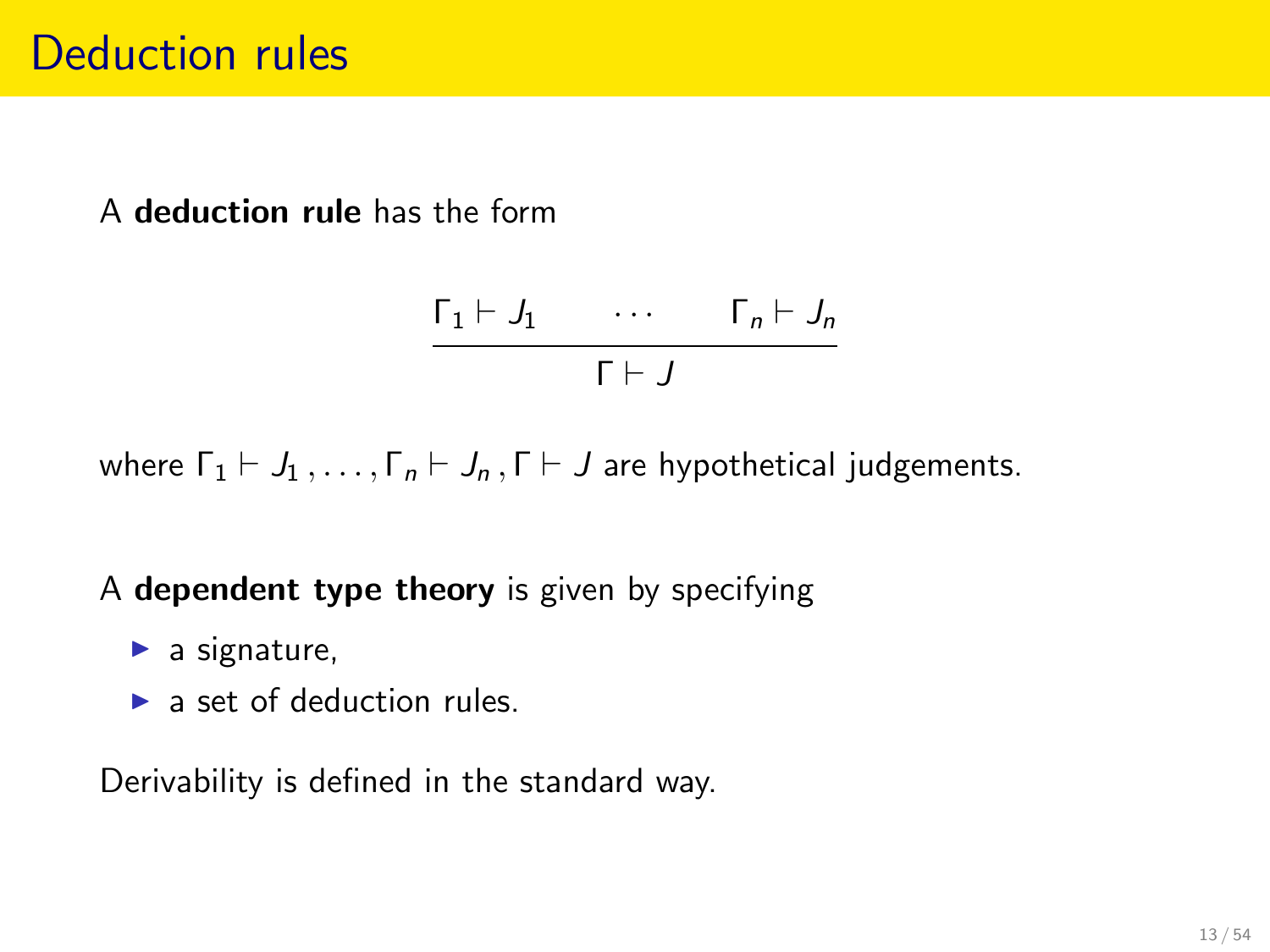**Definition.** Let T be a dependent type theory over a signature  $\Sigma$ .

- If  $\Gamma \vdash A$ : type is derivable, then we say that A is a well-formed type in context Γ.
- If  $\Gamma \vdash a : A$  is derivable, then we say that a is a well-formed element of type A in context Γ.
- If  $\Gamma \vdash A = B$ : type, then we say that A and B are judgementally equal well-formed types in context Γ.
- If  $\Gamma \vdash a = b : A$ , then we say that a and b are judgementally equal well-formed elements of type A in context Γ.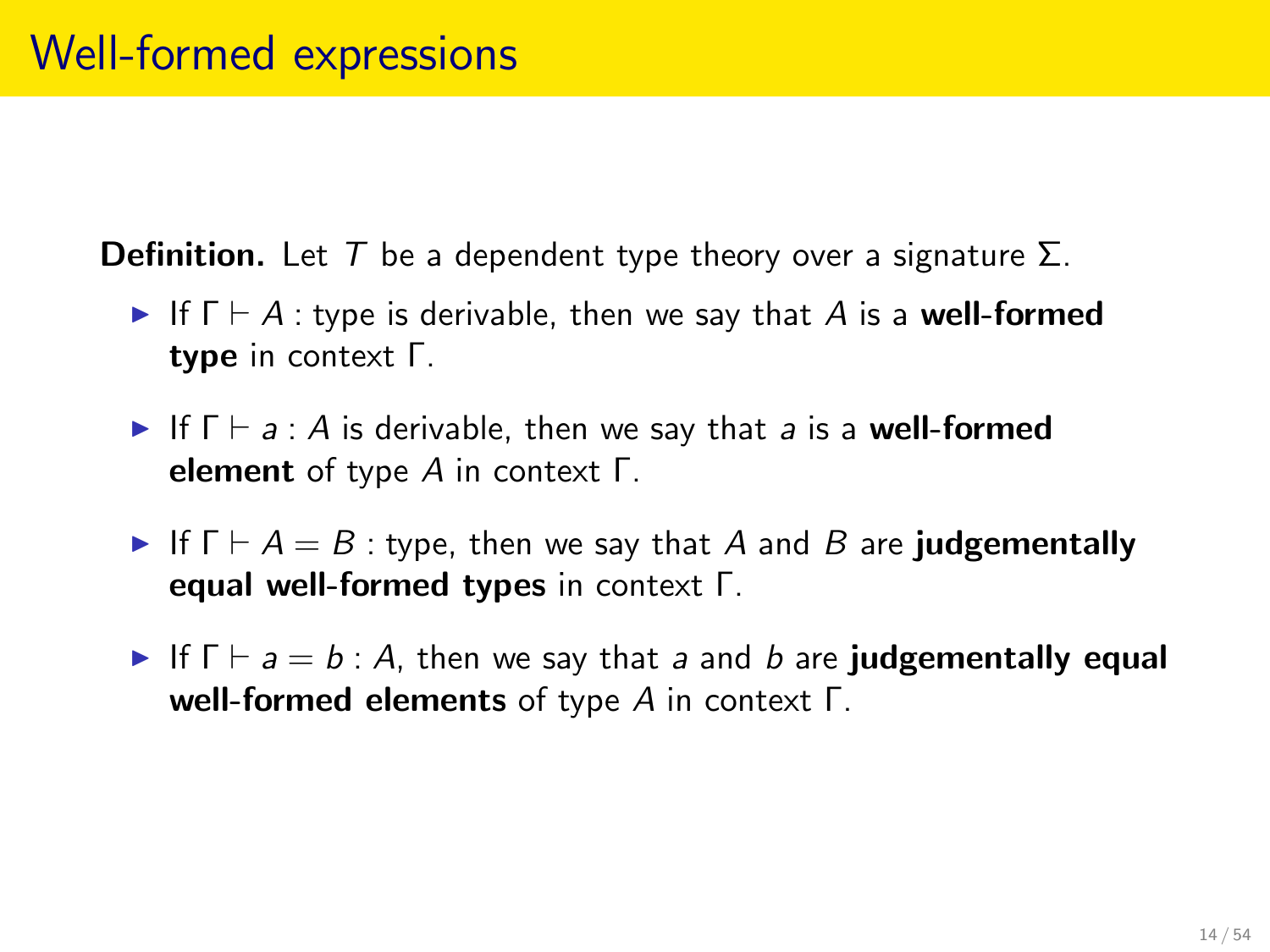$ML<sub>1</sub>$  has the following forms of type:

 $0, 1,$  Bool, Nat List(A),  $A + B$  $Id(A, a, b)$  $(\Sigma x : A)B$ ,  $(\Pi x : A)B$ U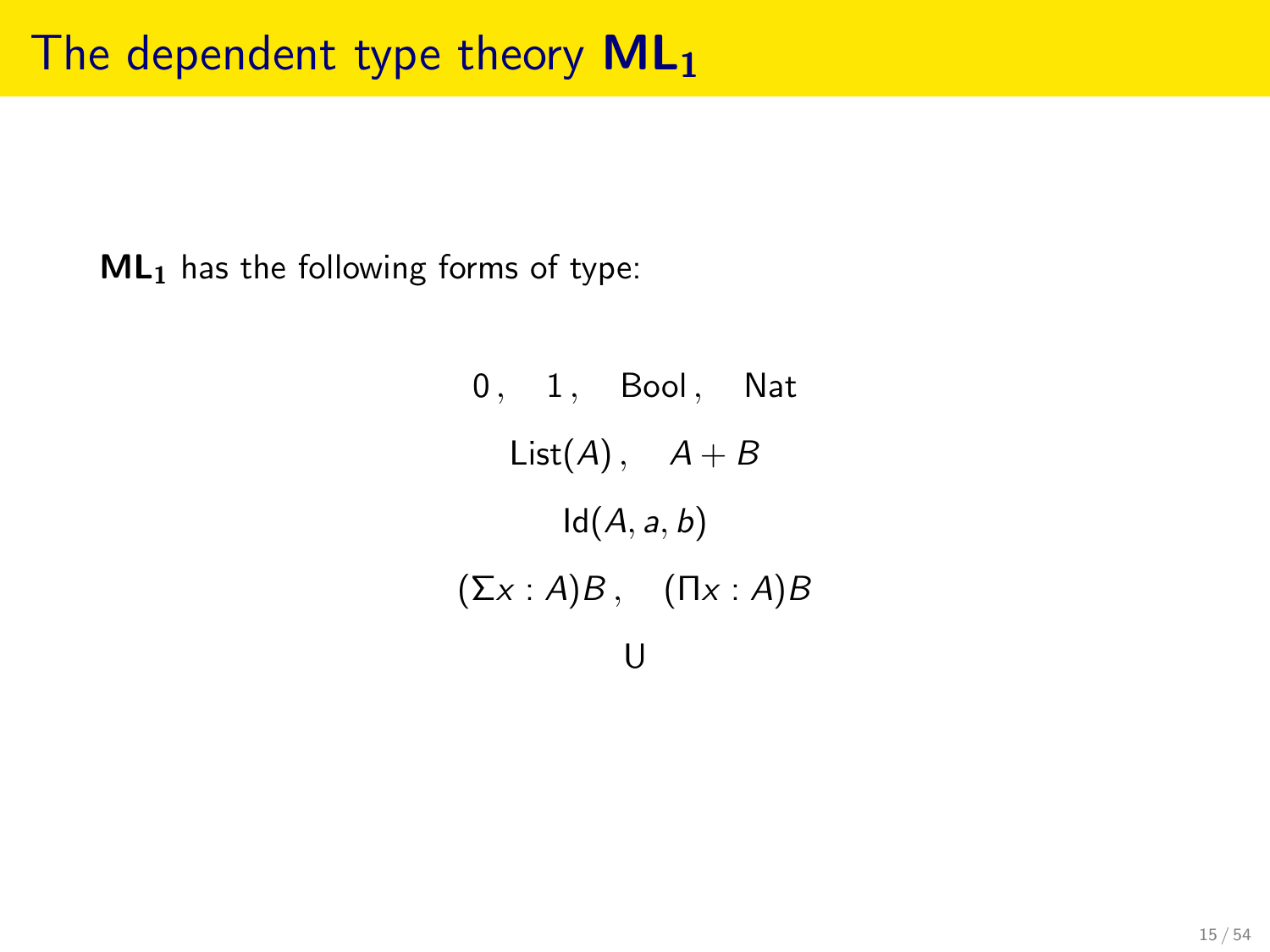# The signature of  $ML_1$  (1)

| Symbol                        | Arity                                              |
|-------------------------------|----------------------------------------------------|
| $0, 1$ . Bool. Nat. U<br>List | (1)<br>((0, 1), 1)                                 |
| $^{+}$<br>ld                  | ((0, 1), (0, 1), 1)<br>((0, 1), (0, 0), (0, 0), 1) |
| п                             | ((0,1),(1,1),1)                                    |
| Σ                             | ((0,1),(1,1),1)                                    |
| т                             | ((0,0),1)                                          |

#### Notation. We write

- $\blacktriangleright$  A + B for +(A, B)
- $\blacktriangleright$  (Πx : A)B for  $\Pi(A,(x)B)$
- $\blacktriangleright$   $(\Sigma x : A)B$  for  $\Sigma(A,(x)B)$ .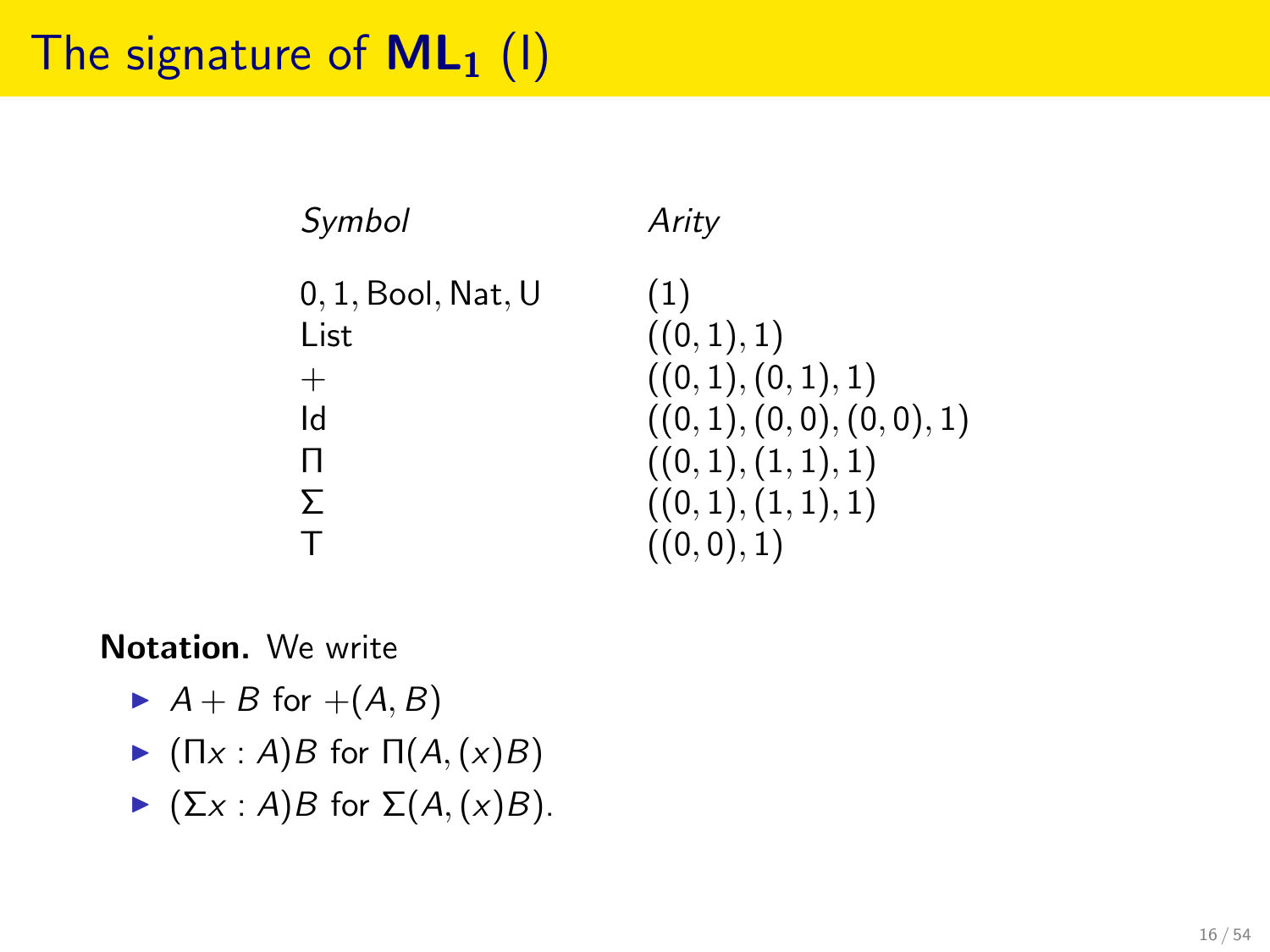# The signature of  $ML_1$  (II)

The other symbols of the signature:

| $\ast$  | refl                        |
|---------|-----------------------------|
| unitrec | $\mathbf{I}$                |
| true    | $\lambda$                   |
| false   | app                         |
| boolrec | pair                        |
| 0       | split                       |
| succ    | $Bool^U$                    |
| natrec  | $\mathsf{Nat}^{\mathsf{U}}$ |
| nil     | ŋυ                          |
| cons    | $List^{\mathsf{U}}$         |
| listrec | $+^0$                       |
| inl     | $\mathsf{Id}^\mathsf{U}$    |
| inr     | $\Pi^{\textsf{U}}$          |
| case    |                             |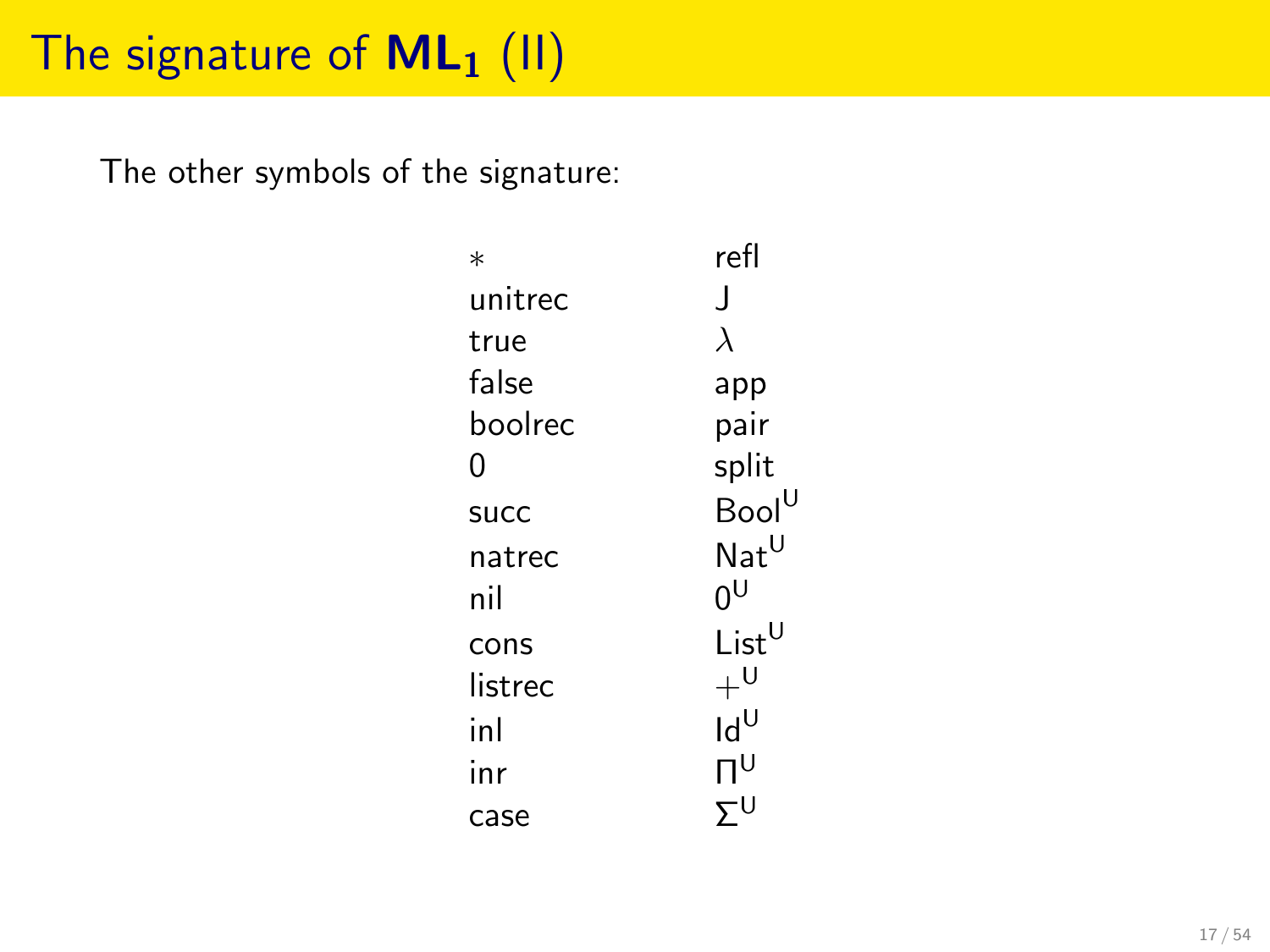### (1) General rules

(2) Rules for the forms of type of  $ML_1$ . For each one, we have

- $\blacktriangleright$  formation rules
- $\blacktriangleright$  introduction rules
- $\blacktriangleright$  elimination rules
- $\blacktriangleright$  computation rules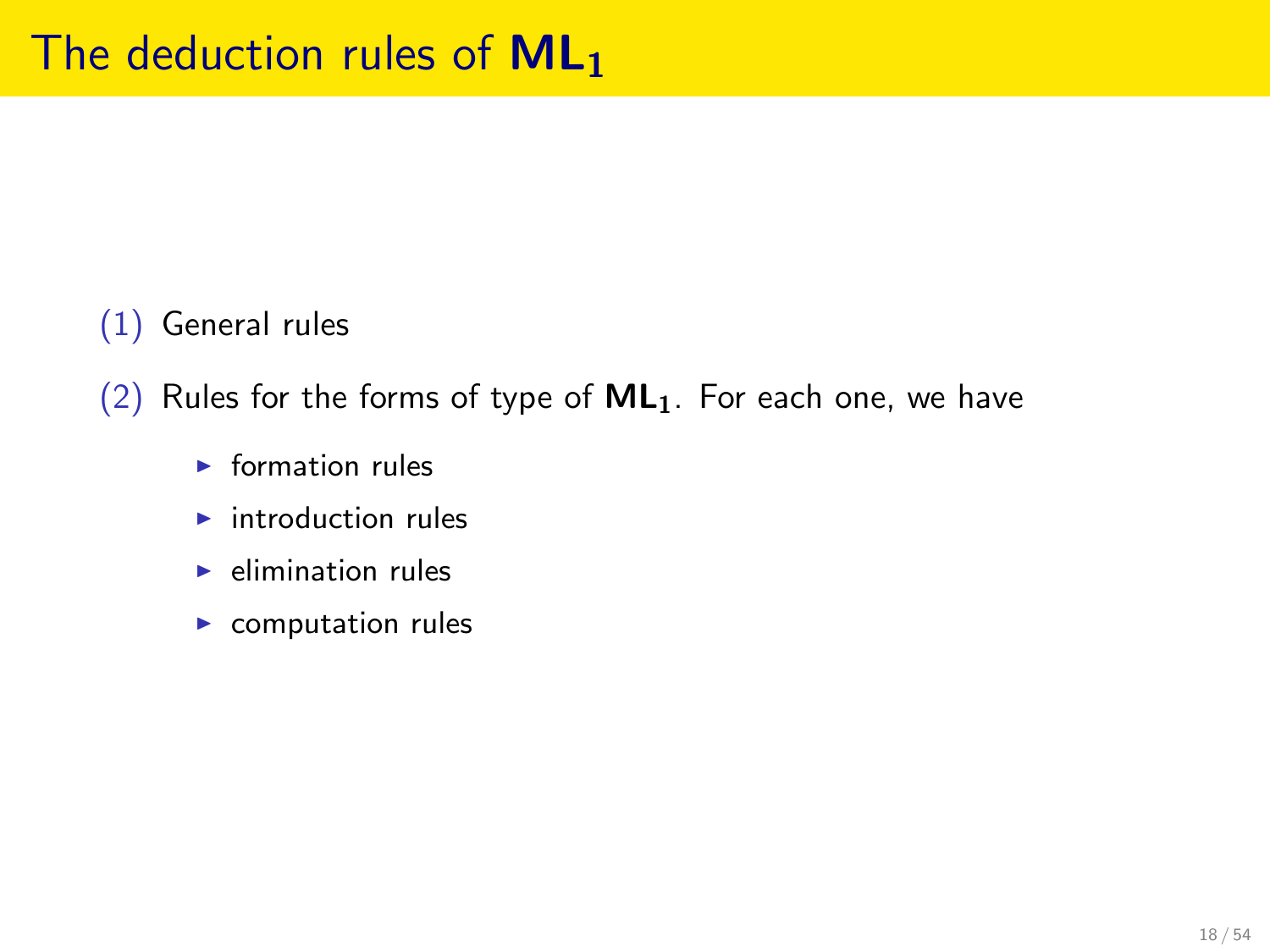### General deduction rules

Standard rules regarding context formation, substitution, equality.

#### Examples.

$$
\frac{\Gamma,\Delta\vdash J\qquad \Gamma\vdash A:\text{type}}{\Gamma,x:A,\Delta\vdash J}\,x\notin\text{FV}(\Gamma)\cup\text{FV}(\Delta)
$$

$$
\frac{x:A,\Gamma\vdash J\qquad a:A}{\Gamma[a/x]\vdash J[a/x]}
$$

$$
a : A \quad A = B : \text{type}
$$
\n
$$
a : B
$$

Notation.  $\Gamma[a/x]$  and  $J[a/x]$  denote the substitution of a for x in Γ and J, respectively.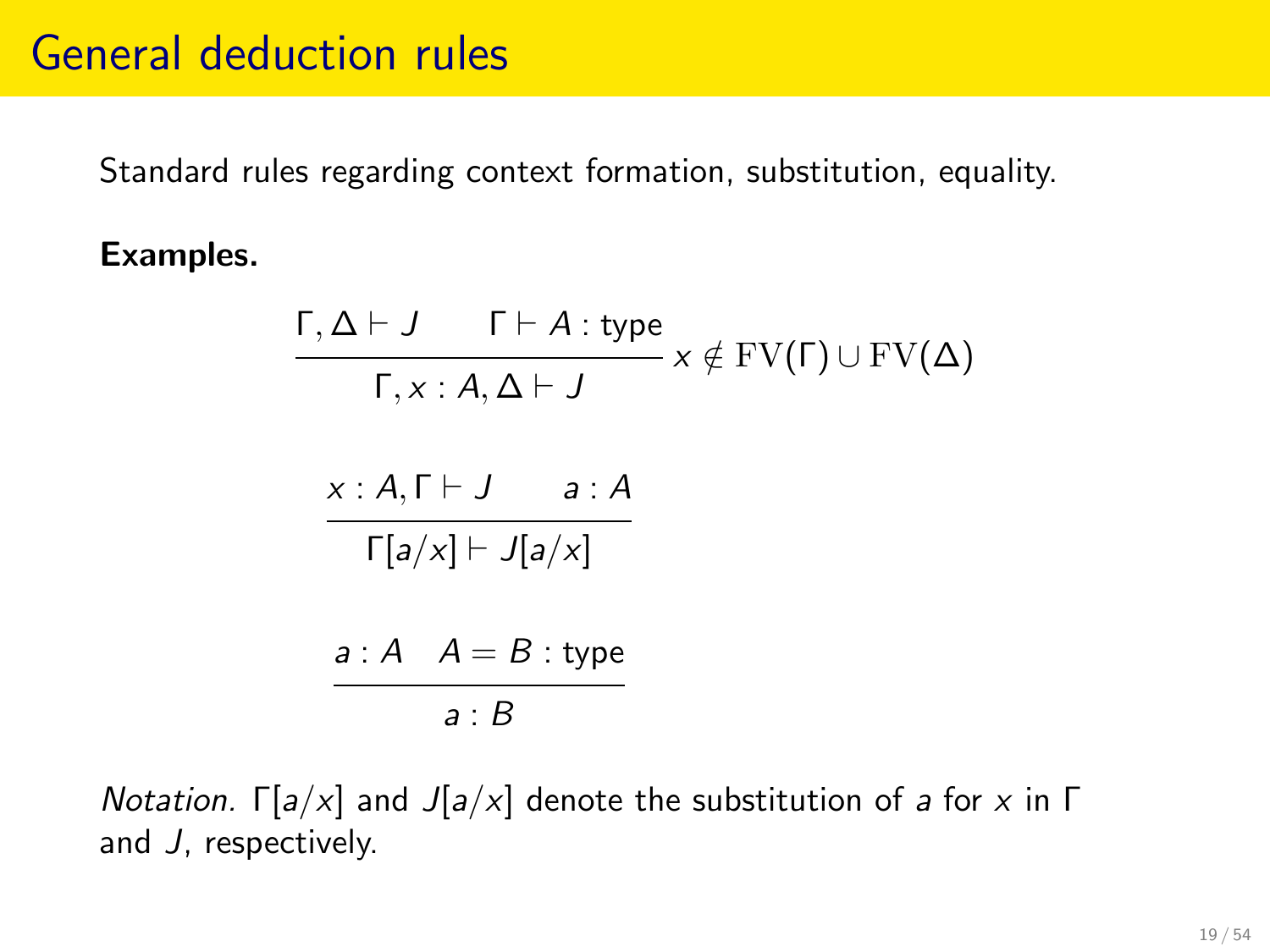### Formation rule.

0 : type

No introduction rules.

Elimination rule.

 $c : 0 \quad u : 0 \vdash E :$  type emptyrec( $c$ ,  $(u)E$ ) :  $E[c/u]$ 

No computation rules.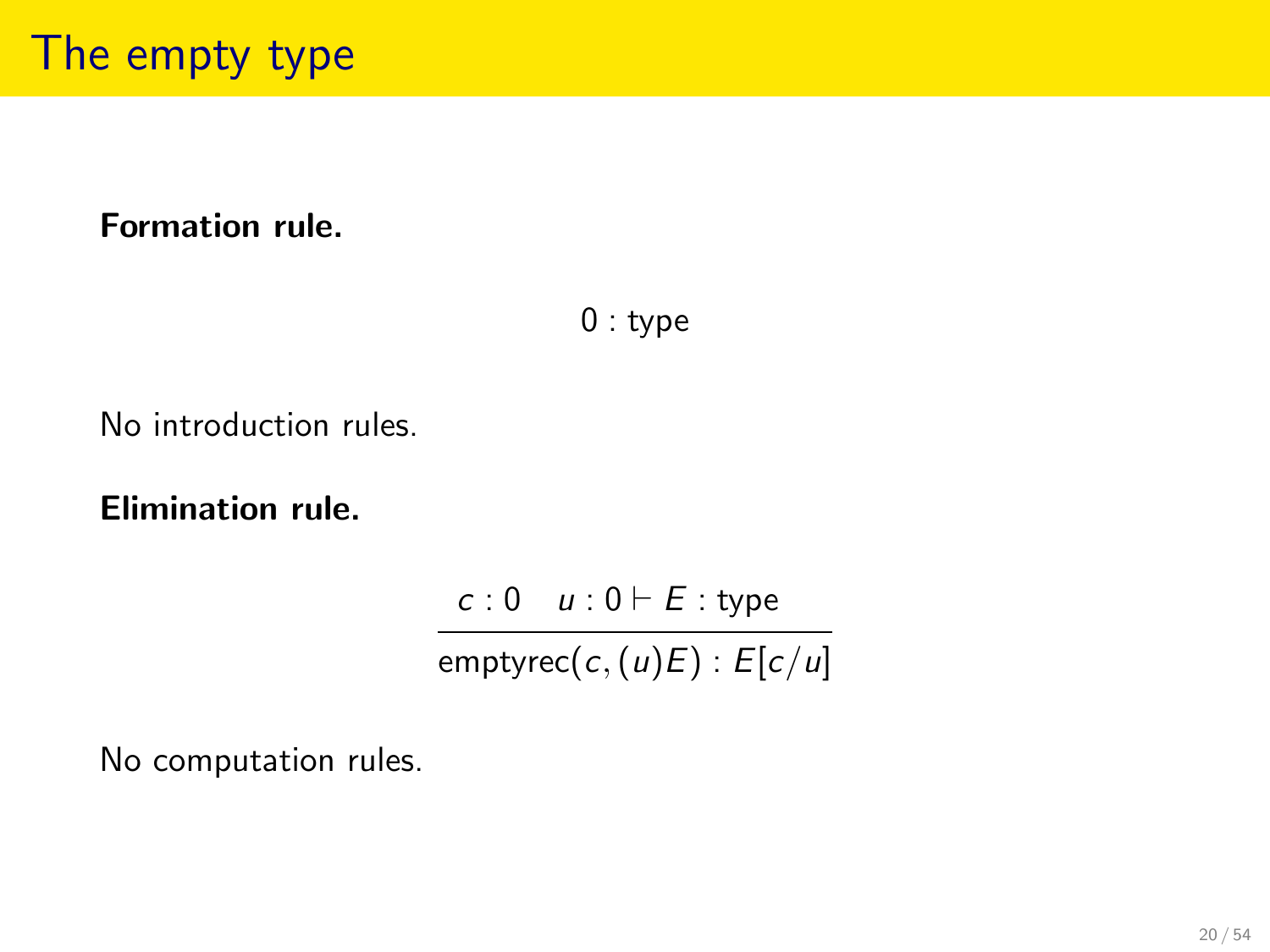Formation rule.

1 : type

Introduction rules.

∗ : 1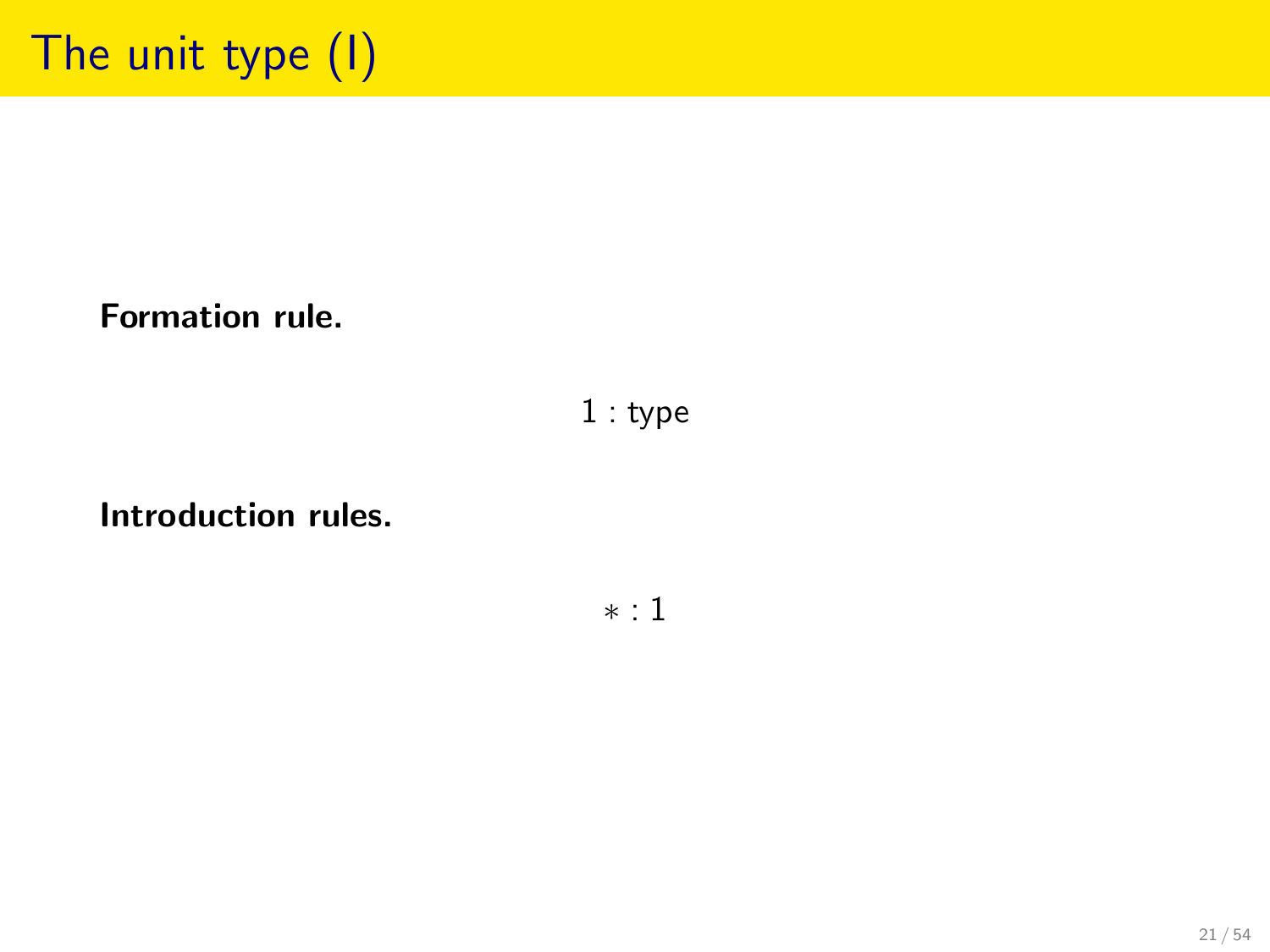Elimination rules.

$$
\frac{c:1 \quad u: \text{Bool} \vdash E: \text{type} \quad d: E[*/u]}{\text{unitrec}(c, (u)E, d): E[c/u]}
$$

Computation rule.

$$
\frac{u: \text{Bool} \vdash E: \text{type} \quad d: E[*/u]}{\text{unitrec}(*, (u)E, d) = d: E[*/u]}
$$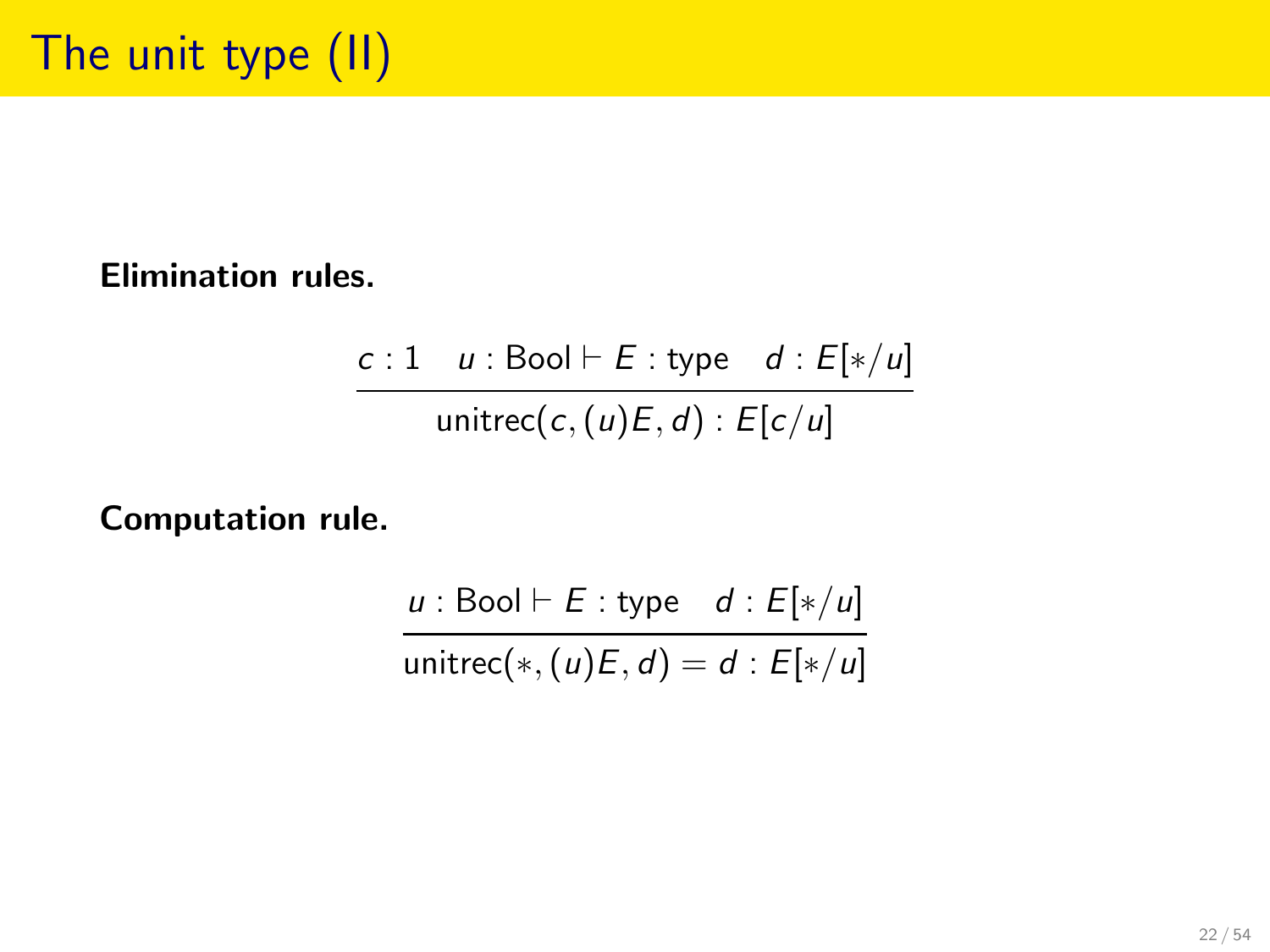Formation rule.

Bool : type

Introduction rules.

true : Bool false : Bool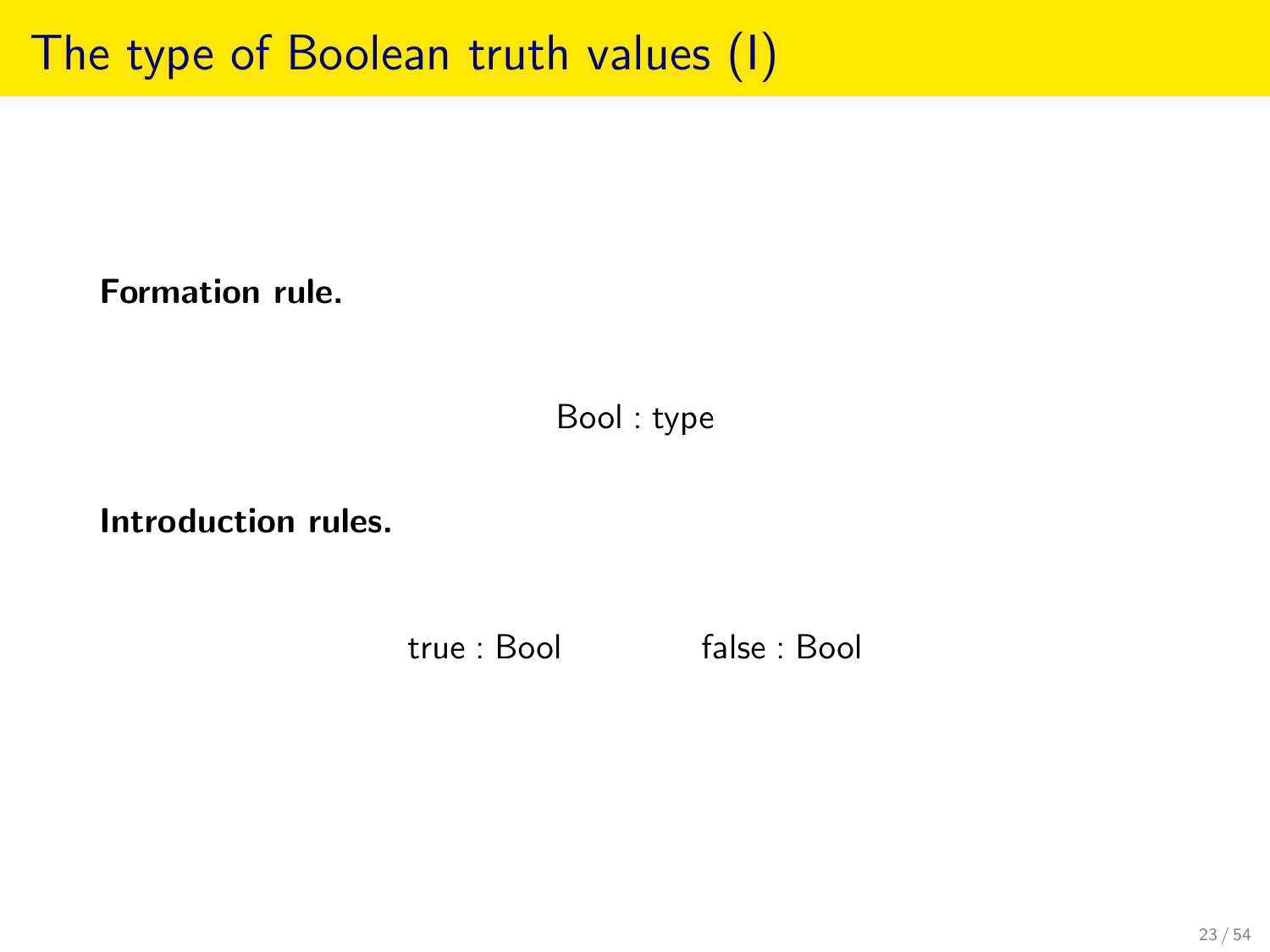#### Elimination rules.

c : Bool  $u$  : Bool  $\vdash$  E : type  $d$  : E[true/u] e : E[false/u] boolrec(c,  $(u)E$ , d, e) :  $E[c/u]$ 

#### Computation rules.

u : Bool  $\vdash$  E : type d : E[true/u] e : E[false/u] boolrec(true,  $(u)E$ ,  $d$ ,  $e$ ) =  $d$  :  $E$ [true/u]

u : Bool  $\vdash$  E : type d : E[true/u] e : E[false/u] boolrec(false,  $(u)E, d, e$ ) = e : E[false/u]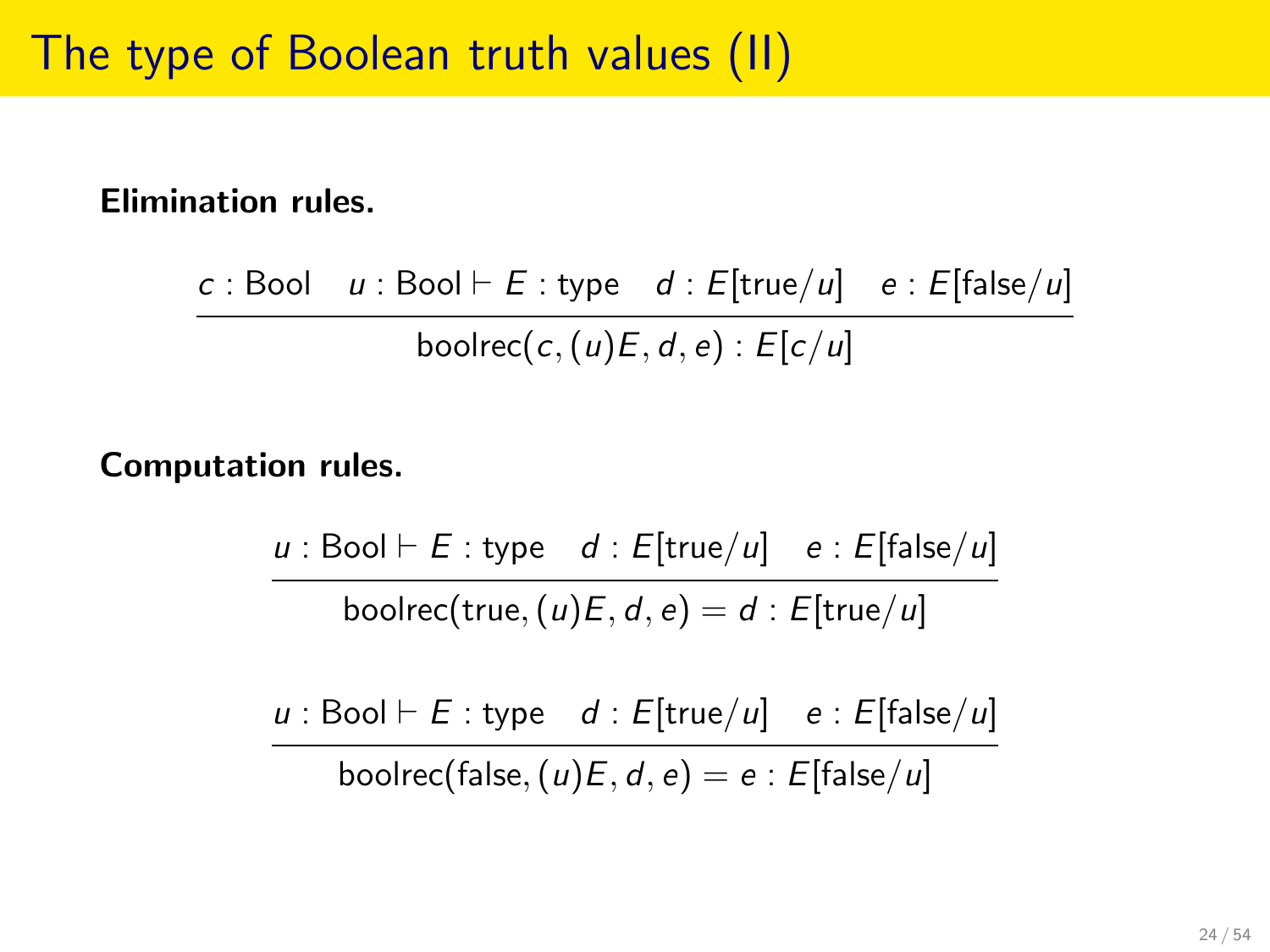Formation rule.

Nat : type

Introduction rules.

 $0:$  Nat n : Nat succ $(n)$ : Nat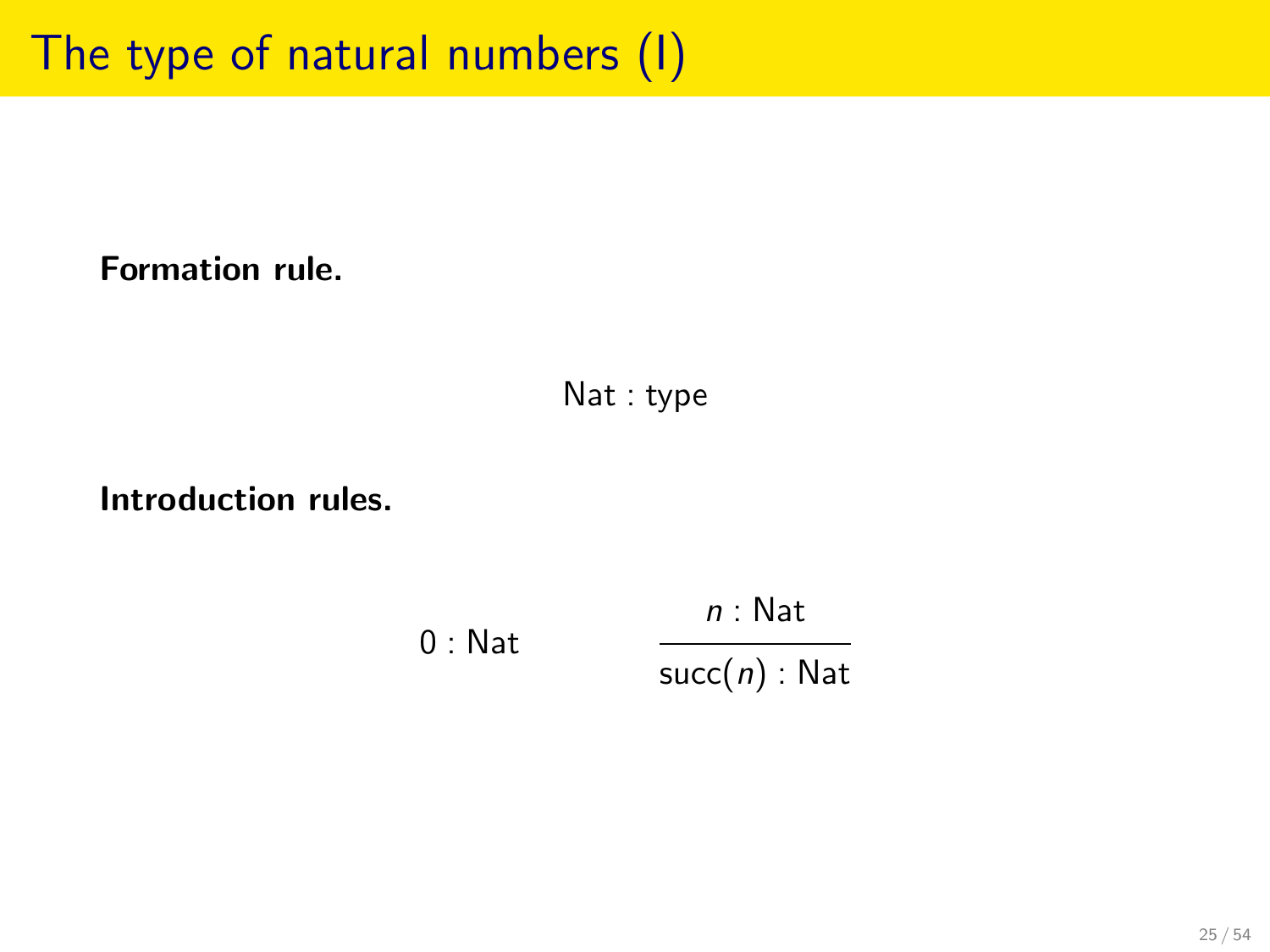#### Elimination rule.

c : Nat  $u$  : Nat  $\vdash$  E : type  $d$  : E[0/u]  $x$  : Nat,  $y$  : E[ $x/u$ ]  $\vdash$  e : E[succ(x)/u] natrec(c,  $(u)E$ ,  $d$ ,  $(x, y)e$ ) :  $E[c/u]$ 

Computation rules.

u : Nat  $\vdash$  E : type d : E[0/u] x : Nat, y : E[x/u]  $\vdash$  e : E[succ(x)/u] natrec(0,  $(u)E, d, (x, v)e$ ) = d :  $E[0/u]$ 

c : Nat  $u$  : Nat  $\vdash$  E : type  $d : E[0/u] \times$  : Nat,  $y : E[x/u] \vdash e : E[\text{succ}(x)/u]$ 

$$
n \text{atrec}(\text{succ}(c), (u)E, d, (x, y)e)
$$
  
= e[c/x, n \text{atrec}(c, (u)E, d, (x, y)e)/y]: E[\text{succ}(c)/u]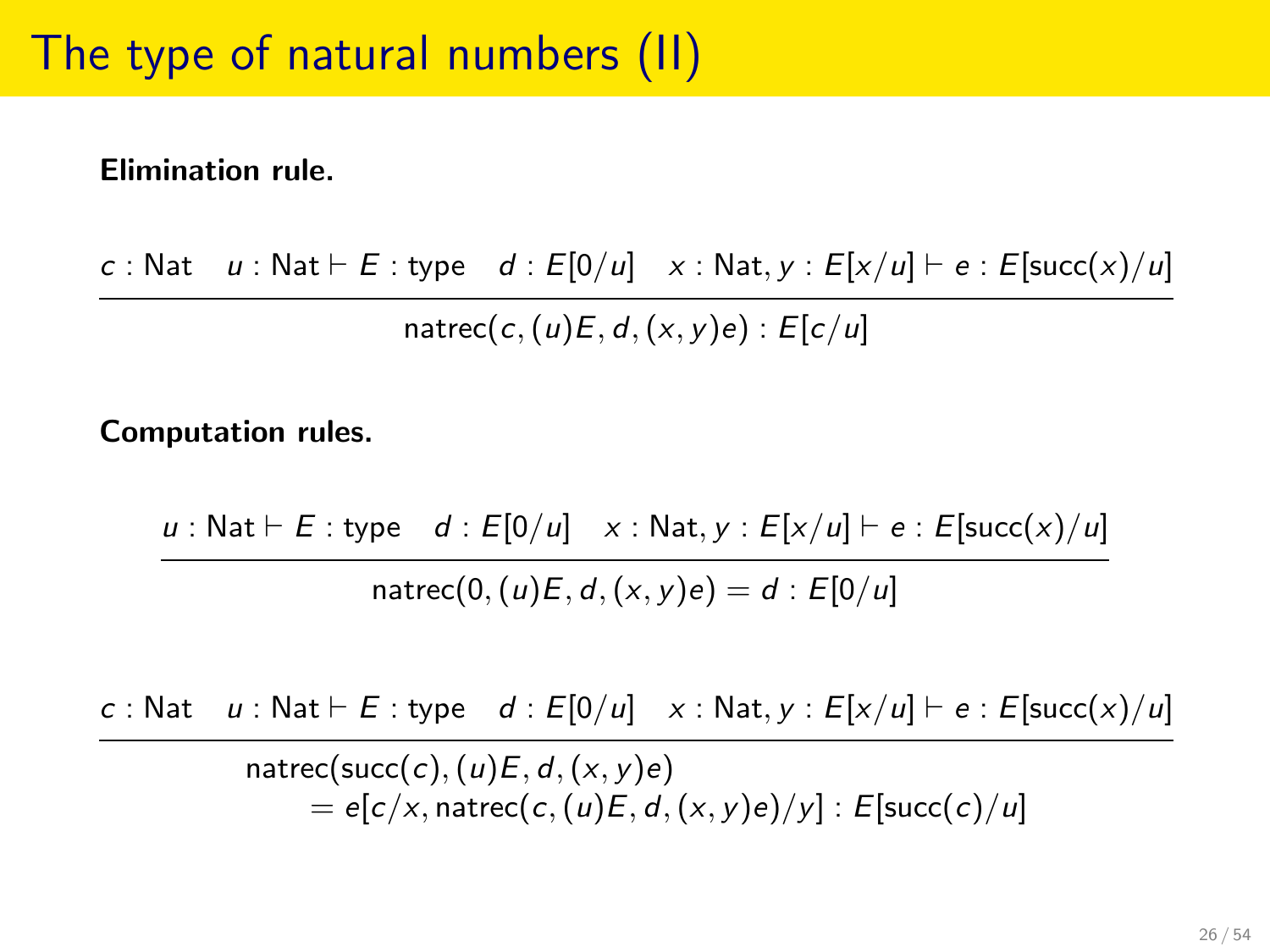#### Formation rule.

A : type  $List(A)$  : type

Introduction rules.

$$
\cfrac{A : \mathsf{type}}{\mathsf{nil}(A) : \mathsf{List}(A)} \qquad \qquad \cfrac{a : A \qquad \ell : \mathsf{List}(A)}{\mathsf{cons}(A, a, \ell) : \mathsf{List}(A)}
$$

*Notation*. We will write nil and cons( $a, \ell$ ) for nil(A) and cons( $A, a, \ell$ ).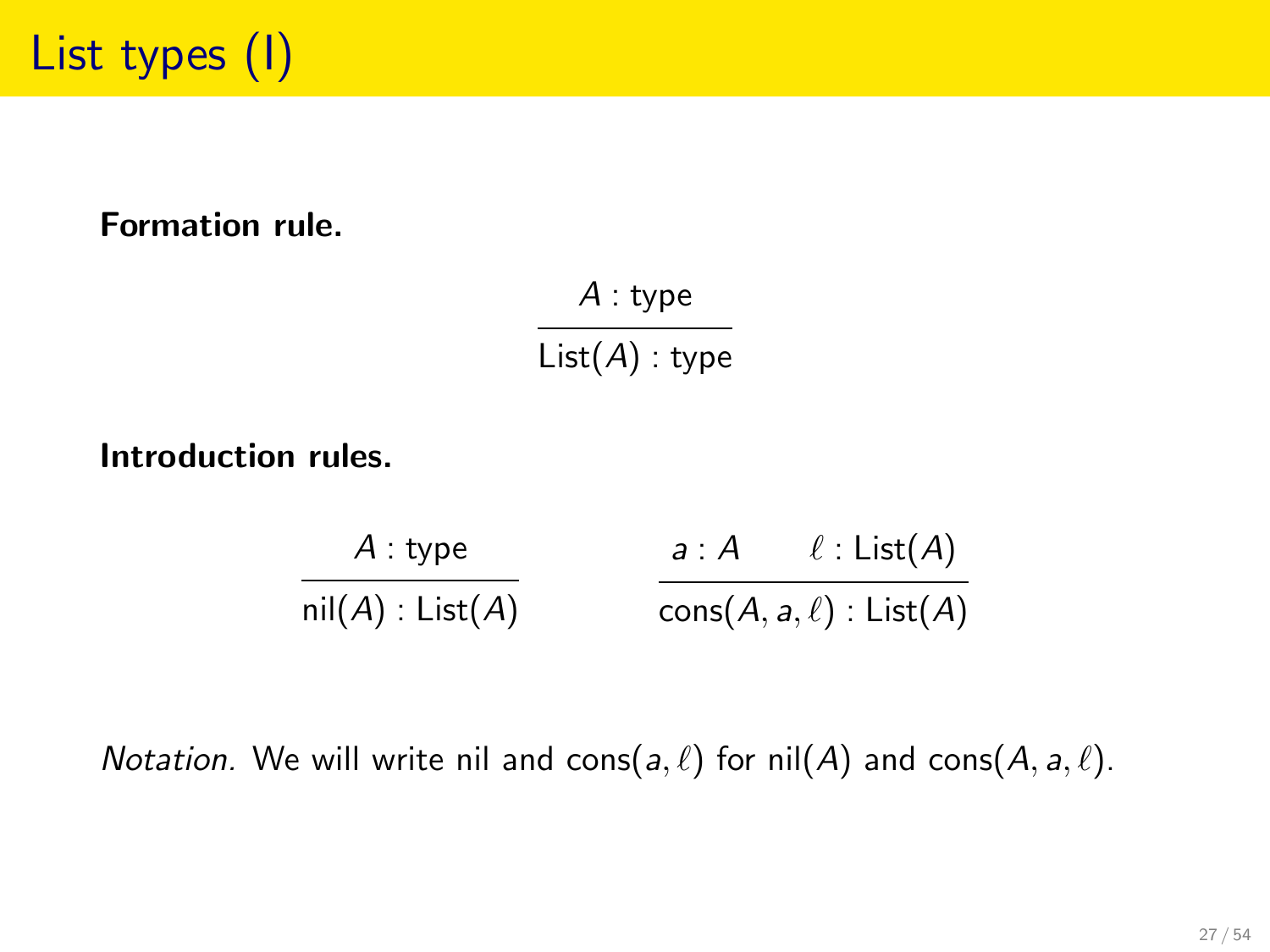# List types (II)

Elimination rule.

$$
\ell : List(A)
$$
\n
$$
u : List(A) \vdash E : type
$$
\n
$$
d : E[nil/u]
$$
\n
$$
x : A, y : List(A), z : E[y/u] \vdash e : E[cons(x, y)/u]
$$
\n
$$
|inter(\ell, (u)E, d, (x, y, z)e) : E[\ell/u]
$$

Computation rules.

 $u :$  List $(A) \vdash E :$  type  $d : E[*nil*/u]$ x : List(A),  $y : A, z : E[y/u] \vdash e : E[\text{cons}(x, y)/u]$ listrec(nil,  $(u)E$ ,  $d$ ,  $(x, y, z)e$ ) = d :  $E[ni/u]$  $\ell$  : List(A)  $a \cdot A$  $u :$  List(A)  $\vdash$  E : type  $d : E[*nil*/u]$ x : List(A),  $y : A, z : E[y/u] \vdash e : E[cons(x, y)/u]$ listrec(cons(a,  $\ell$ ), (u)E, d, (x, y, z)e) =  $e[\ell/x, a/y,$  listrec $(\ell, (u)E, d, (x, y, z)e/u]$  :  $E$ [cons(a,  $\ell$ )/u]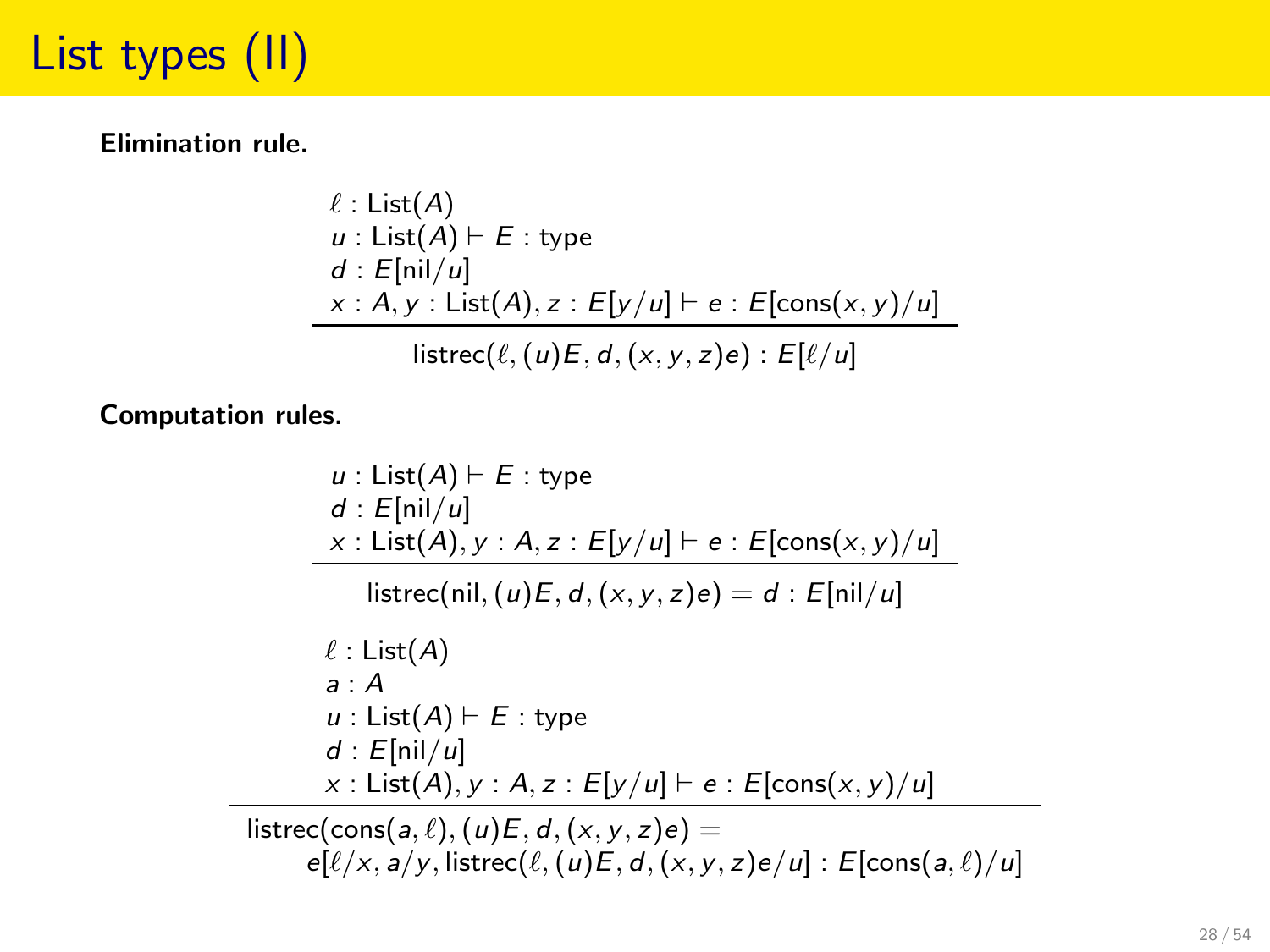#### Formation rule.

 $A:$  type  $B:$  type  $A + B$  : type

Introduction rules.

 $a : A$  $\textsf{inl}(A,B,a): A + B$  inr $(A,B,b): A + B$  $b : B$ 

*Notation.* We write inl(a),  $\text{inc}(b)$  for  $\text{ln}(A, B, a)$  and  $\text{inc}(A, B, b)$ .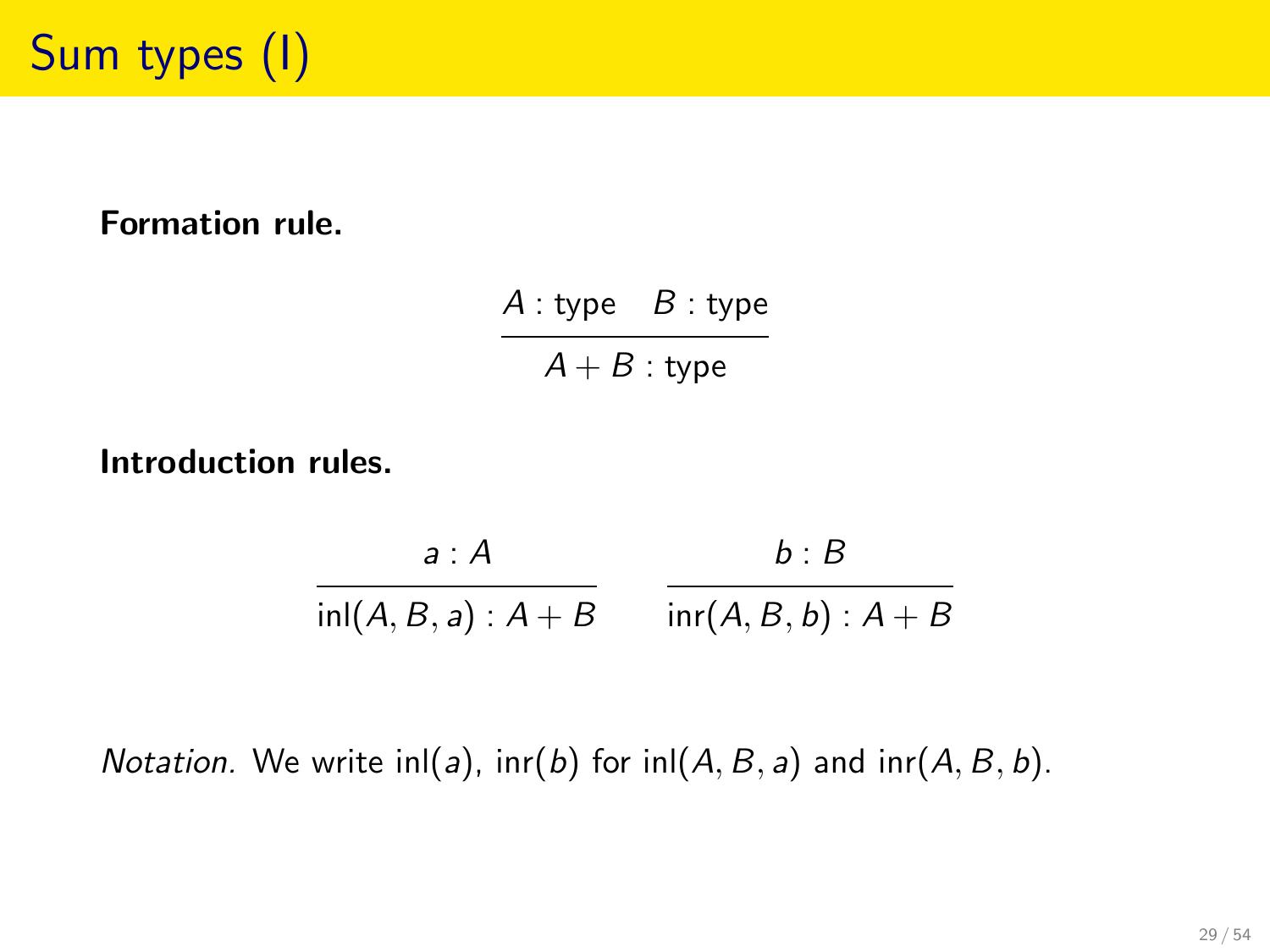#### Elimination rule.

 $c : A + B$   $u : A + B \vdash E$ : type  $x : A \vdash d : E[\text{in}I(x)/u]$   $y : B \vdash e : E[\text{in}I(y)u]$ case(c,  $(u)E$ ,  $(x)d$ ,  $(y)e$ ) :  $E[c/u]$ 

#### Computation rules.

 $a : A \cup A + B \vdash E :$  type  $x : A \vdash d : E[\text{in}I(x)/u] \cup y : B \vdash e : E[\text{in}I(y)u]$ case(inl(a),  $(u)E(x)d(y)e$ ) = d[a/x] : E[inl(a)/u]

$$
\frac{b:B \quad u:A+B\vdash E:\text{type}\quad x:A\vdash d:E[\text{in}I(x)/u] \quad y:B\vdash e:E[\text{in}r(y)u]}{\text{case}(\text{in}r(b),(u)E,(x)d,(y)e)=e[b/y]:E[\text{in}r(b)/u]}
$$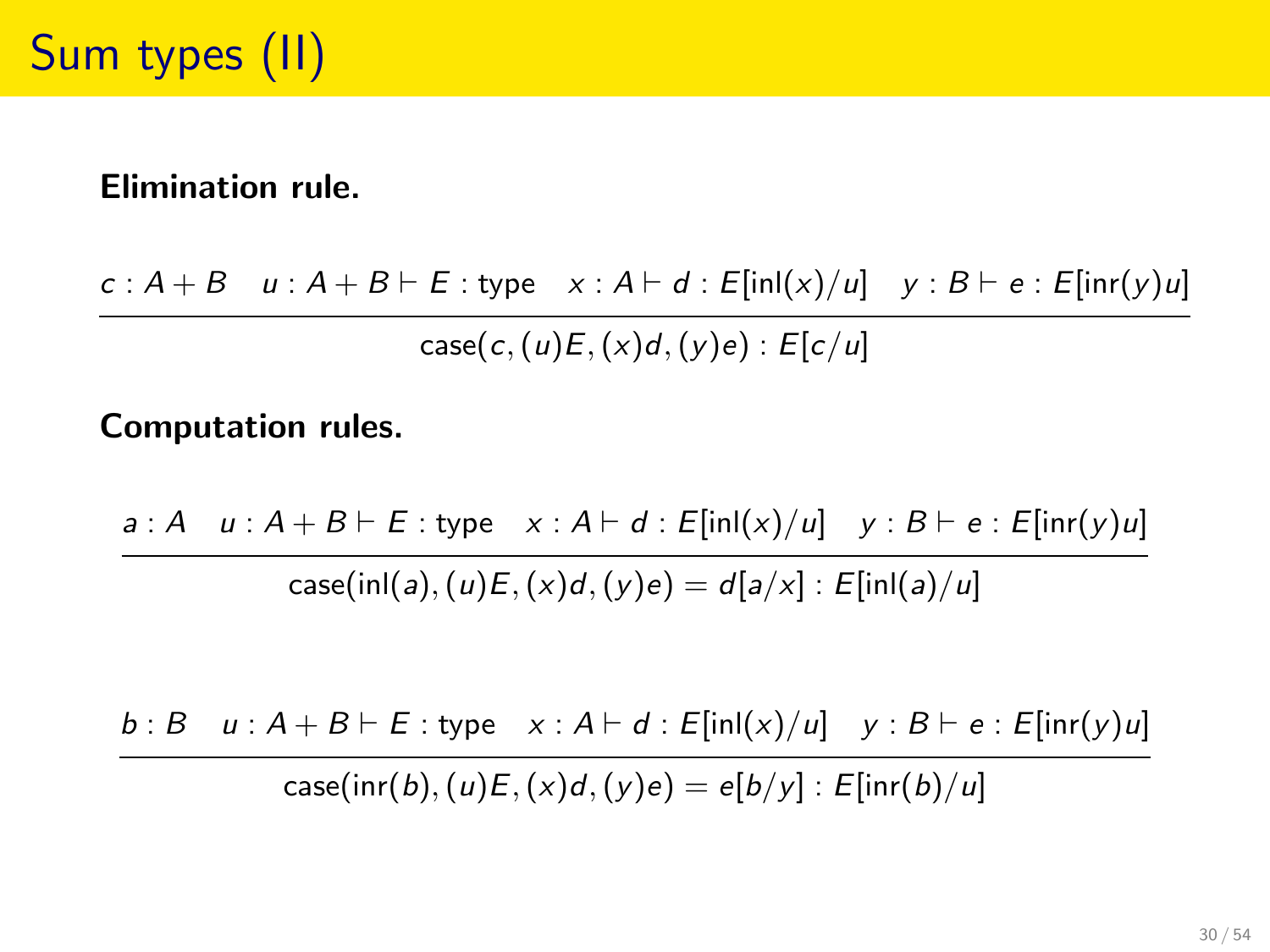#### Formation rule.

 $A : type$   $a : A$   $b : A$  $Id(A, a, b)$ : type

Introduction rule.

a : A

 $refl(A, a) : ld(A, a, a)$ 

*Notation.* We write  $\text{Id}_{A}(a, b)$  for  $\text{Id}(A, a, b)$ , refl(a) for refl(A, a).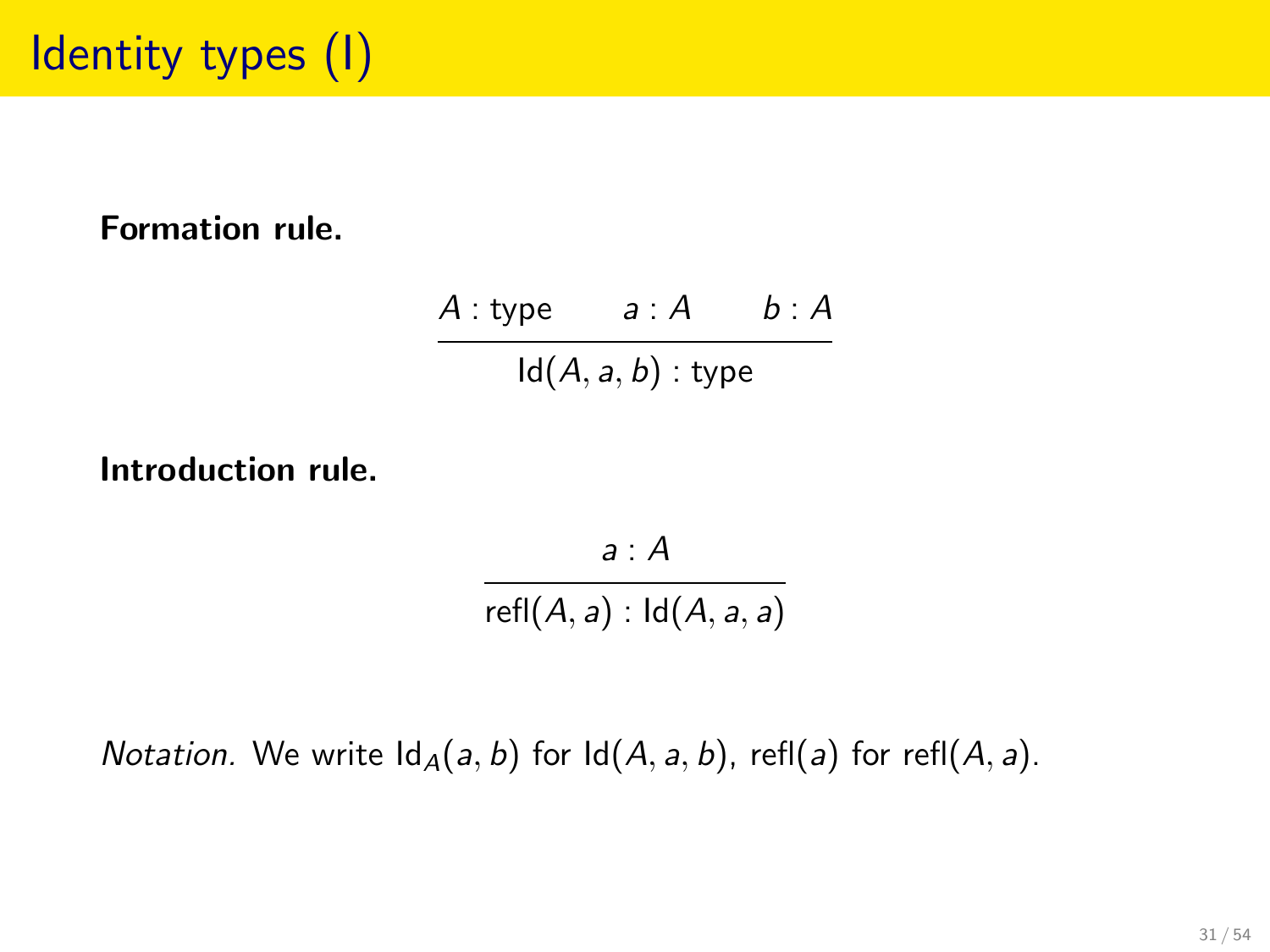#### Elimination rule.

 $p : \mathsf{Id}_A(a, b) \times : A, y : A, u : \mathsf{Id}_A(x, y) \vdash E : \mathsf{type} \times : A \vdash e : E[x/y, \mathsf{refl}(x)/u]$  $J(a, b, p, (x, y, u)E, (x)e) : E[a/x, b/y, p/u]$ 

#### Computation rule.

$$
a:A \quad x:A, y:A, u: \mathsf{Id}_A(x,y) \vdash E: \mathsf{type} \quad x:A \vdash e:E[x/y, \mathsf{refl}(x)/u]
$$

 $J(a, a, \text{refl}(a), (x, y, u)E, (x)e) = e[a/x] : E[a/x, a/y, \text{refl}(a)/u]$ 

Note.  $E[y/x, \text{refl}(x)/u] = E[x/x, y/x, \text{refl}(x)/u]$ .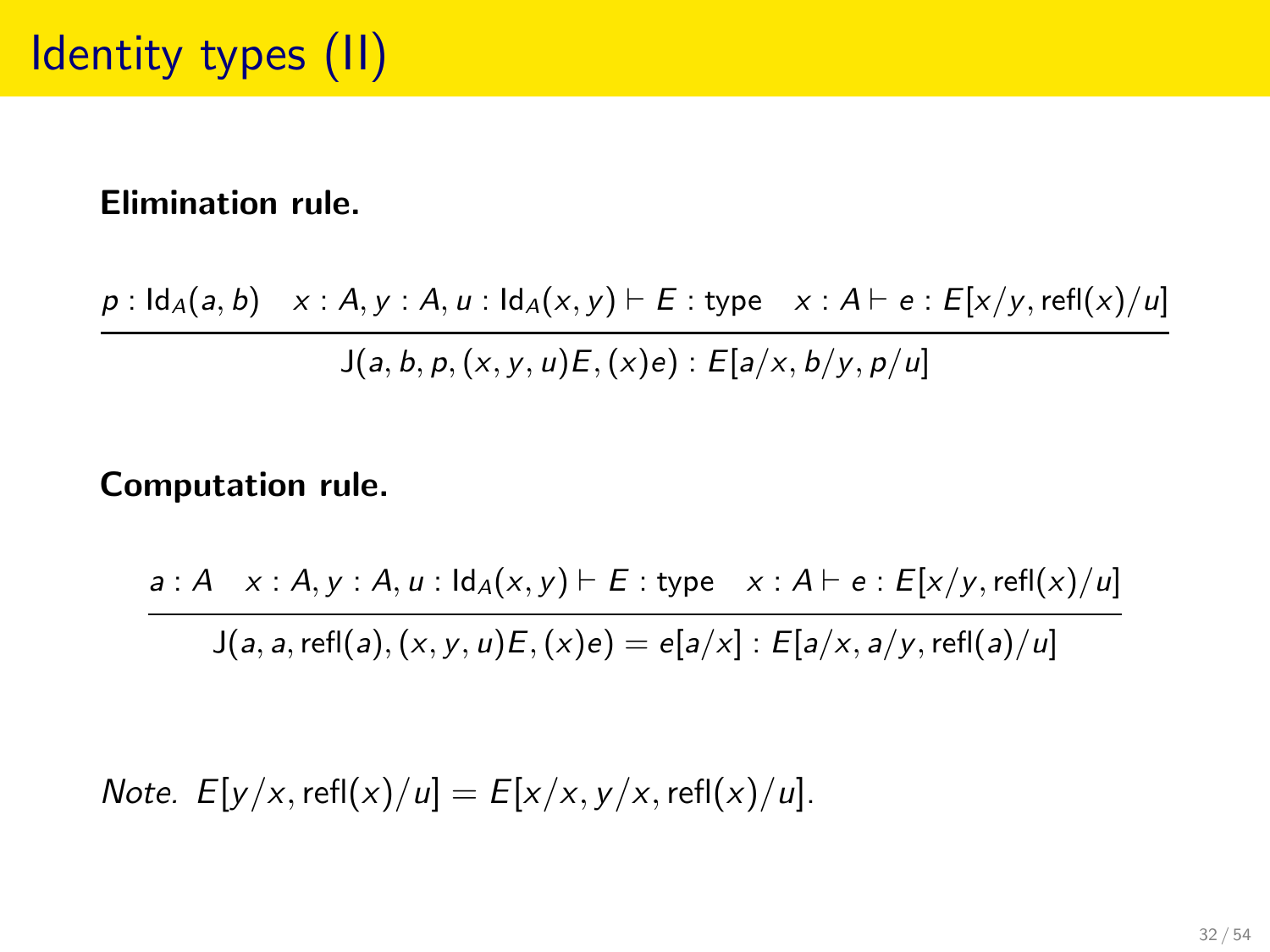Formation rule.

 $x : A \vdash B :$  type  $\Sigma(x:A)B:$  type

Introduction rule.

 $a : A \t b : B[a/x]$ pair $(A, (x)B, a, b) : \Sigma(x : A)B$ 

*Notation.* We will write pair(a, b) for pair( $A$ ,  $(x)B$ ,  $a$ , b). Special case. If  $x \notin FV(B)$ , write  $A \times B$  for  $\Sigma(x : A)B$ .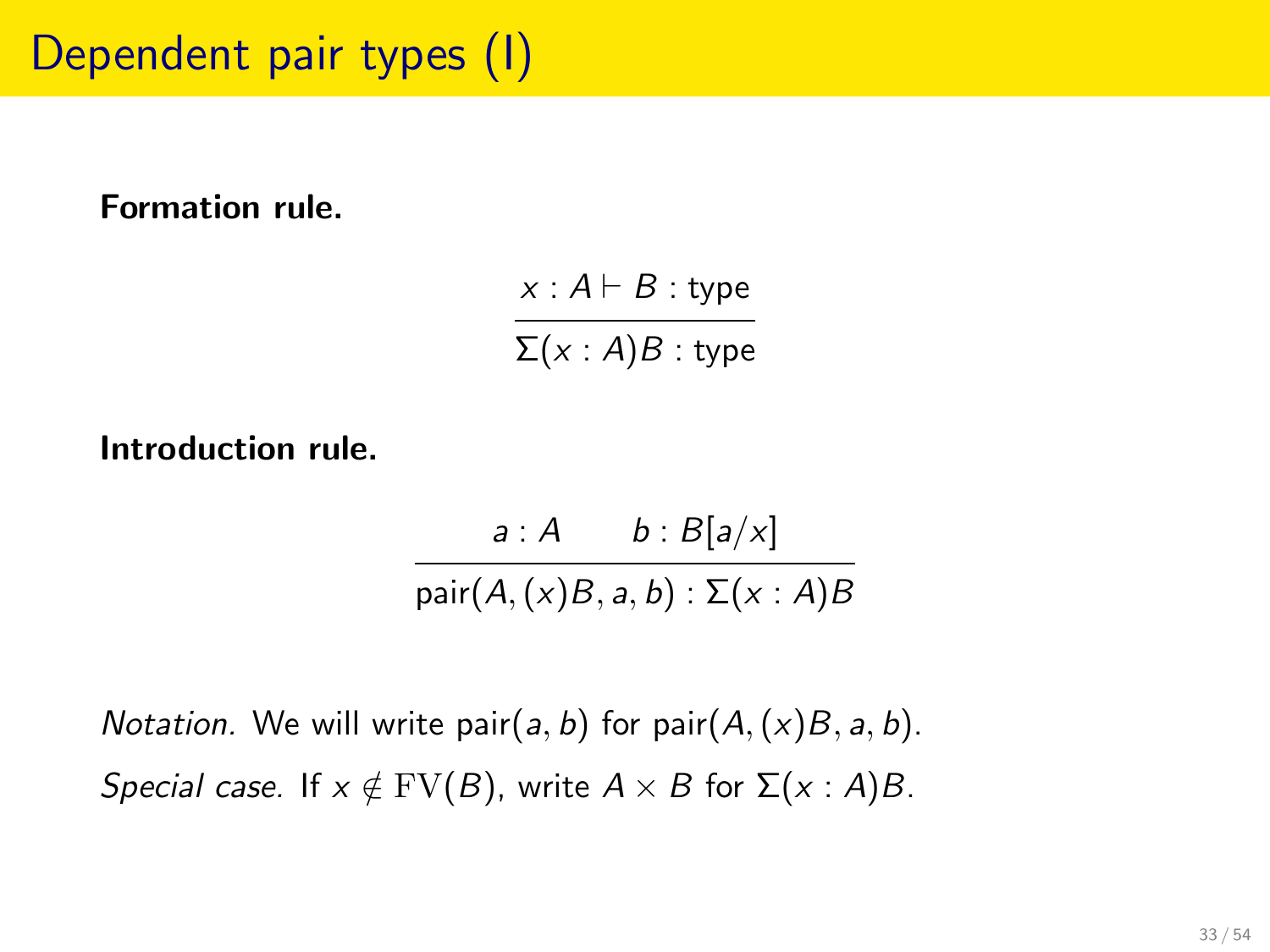#### Elimination rule.

$$
\frac{c:(\sum x:A)B(x) \quad u:(\sum x:A)B(x)\vdash E:\text{type} \quad x:A,y:B\vdash d:E[\text{pair}(x,y)/u]}{\text{split}(c,(u)E,(x,y)d):E[c/u]}
$$

### Computation rule.

 $a : A \quad b : B[a/x] \quad u : (\Sigma x : A)B(x) \vdash E :$  type  $x : A, y : B \vdash d : E[pair(x, y)/u]$ 

split(pair(a, b),  $(u)E$ ,  $(x, y)d$ ) =  $d[a/x, b/y]$  :  $E[pair(a, b)/u]$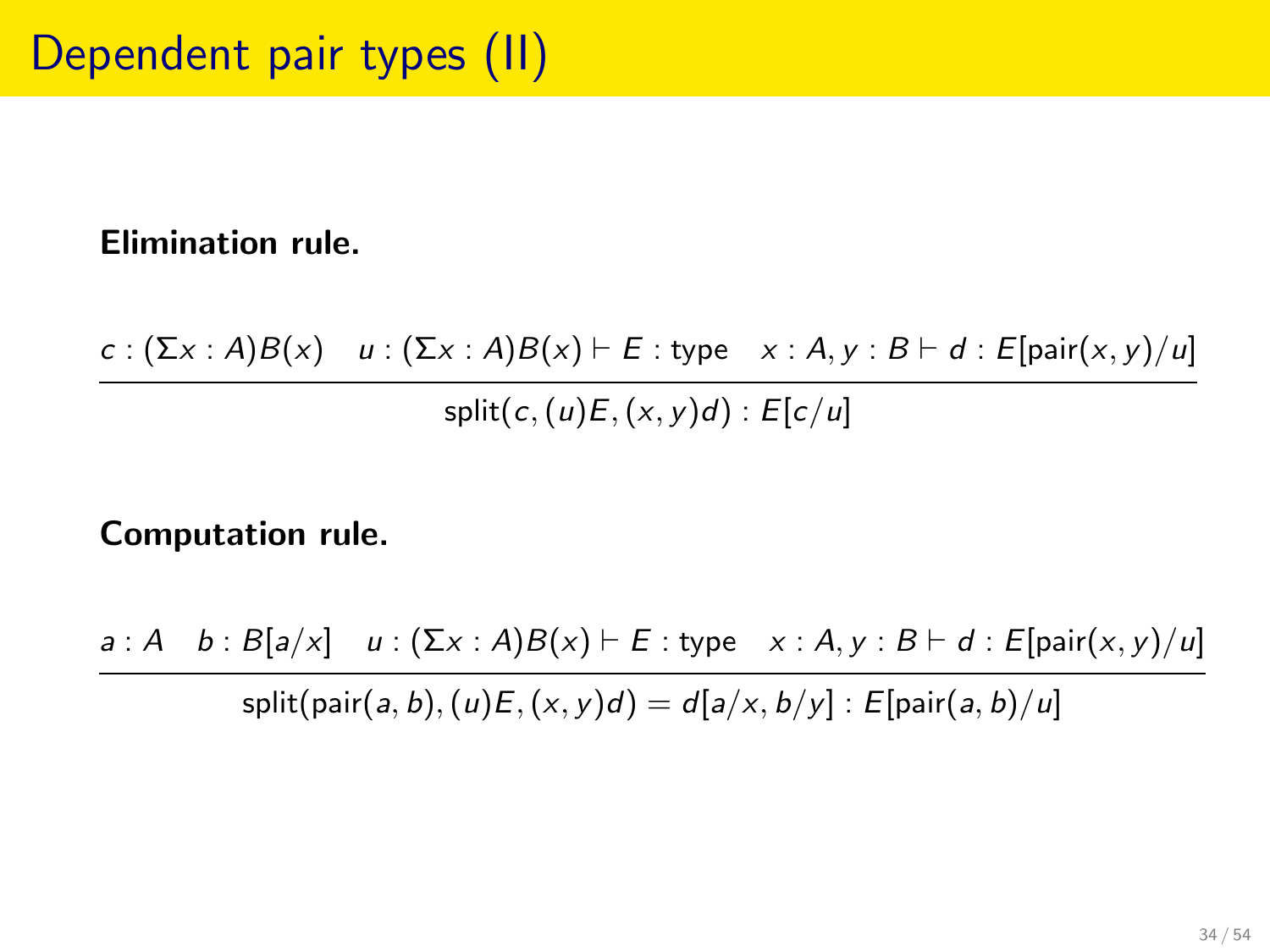# Dependent function types (I)

#### Formation rule.

 $x : A \vdash B :$  type  $\Pi(x:A)B:$  type

Introduction rule.

 $x \cdot A \vdash b \cdot B$ 

 $\lambda(A,(x)B,(x)b) : \Pi(x:A)B$ 

*Notation.* We write  $\lambda x.b$  for  $\lambda(A,(x)B,(x)b)$ . Special case. If  $x \notin FV(B)$ , write  $A \to B$  for  $\Pi(x : A)B$ .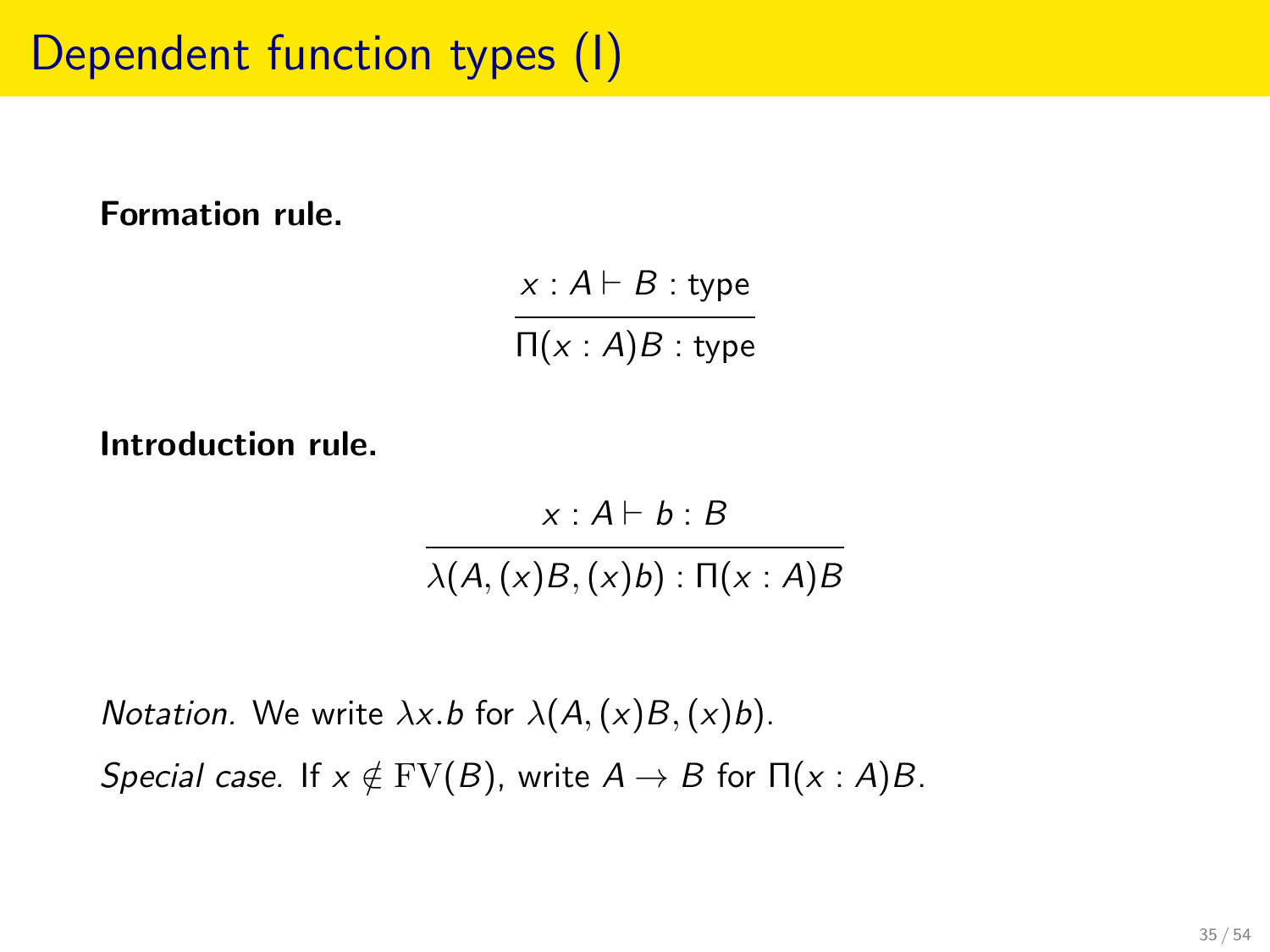Elimination rule.

 $f : \Pi(x : A)B$  a: A  $app(f, a) : B[a/x]$ 

Computation rule.

$$
x : A \vdash b : B \qquad a : A
$$
\n
$$
\overline{\text{app}(\lambda x.b, a)} = b[a/x] : B[a/x]
$$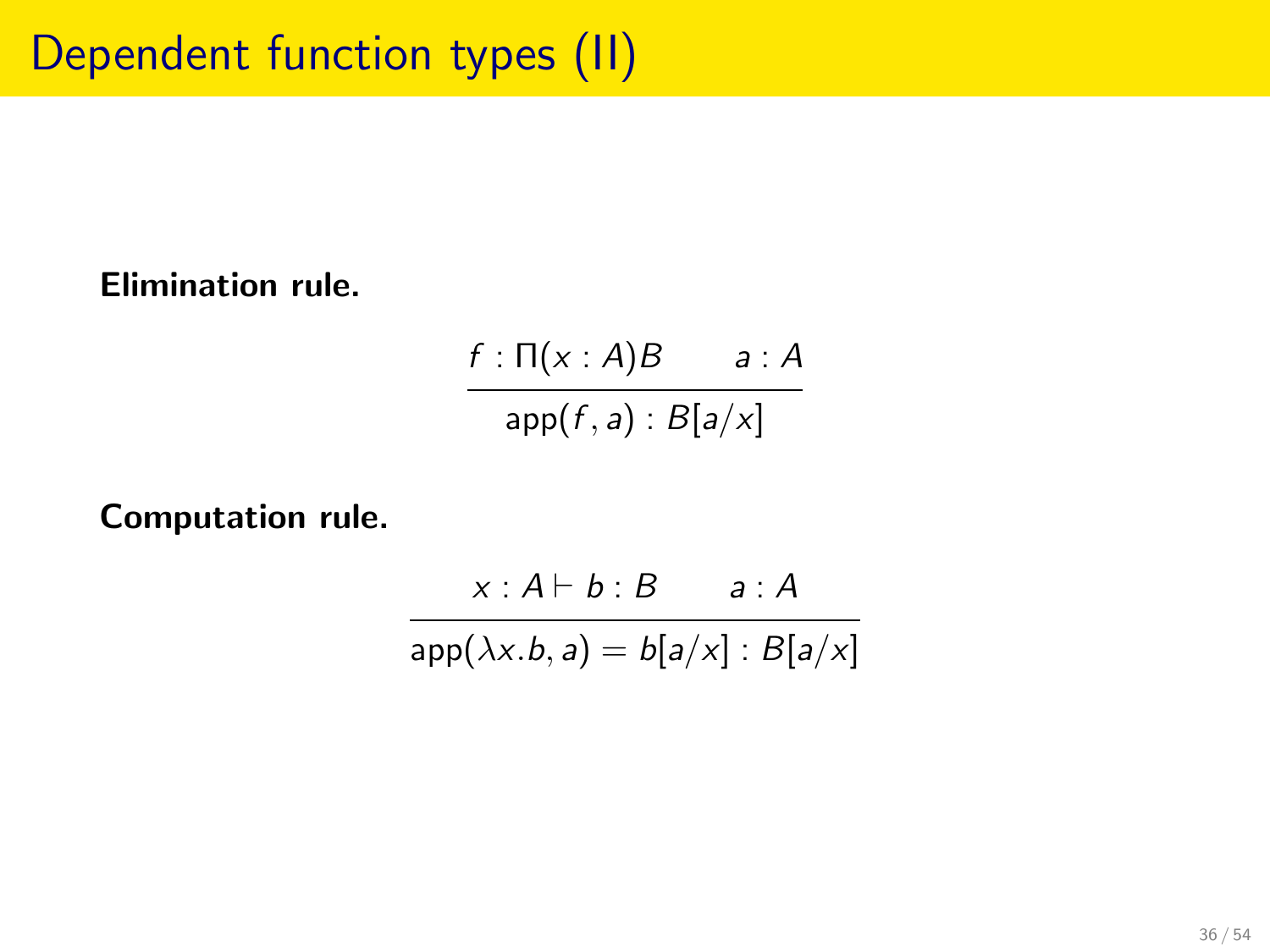### Formation rule.

U : type

### Elimination rule.

.

 $A:U$  $T(A)$  : type

This is the so-called formulation à la Tarski.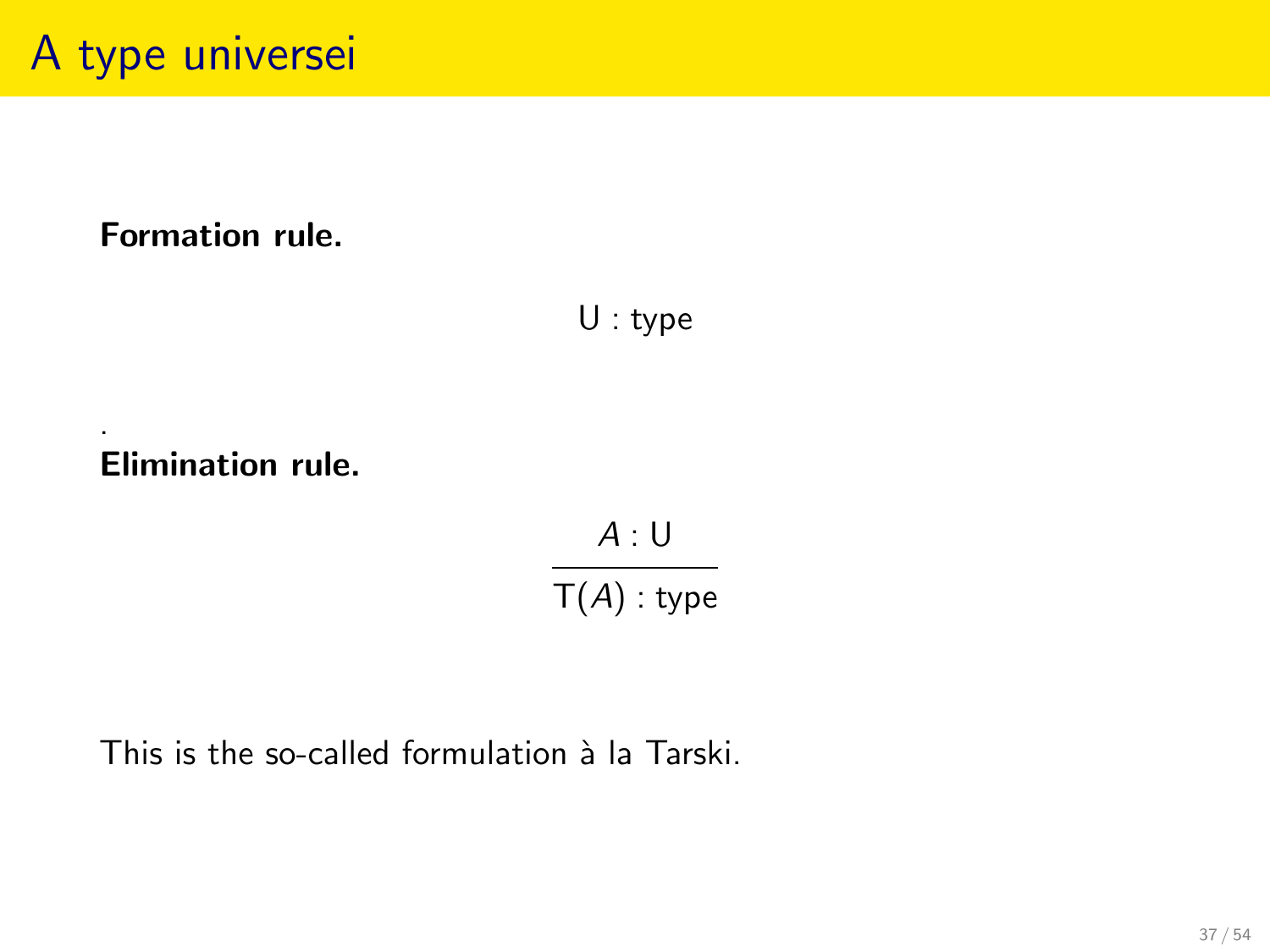Introduction and computation rules.

 $0^{\mathsf{U}}: \mathsf{U}$  $T(0^{\mathrm{U}})=0$  : type  $1^{\mathsf{U}}: \mathsf{U}$  $T(1^{\text{U}}) = 1$  : type  $Bool^U: U$  $:U$   $\mathsf{T}(\mathsf{Bool}^\mathsf{U}) = \mathsf{Bool} : \mathsf{type}$  $Nat^U: U$ : U  $\mathsf{T}(\mathsf{Nat}^{\mathsf{U}}) = \mathsf{Nat} : \mathsf{type}$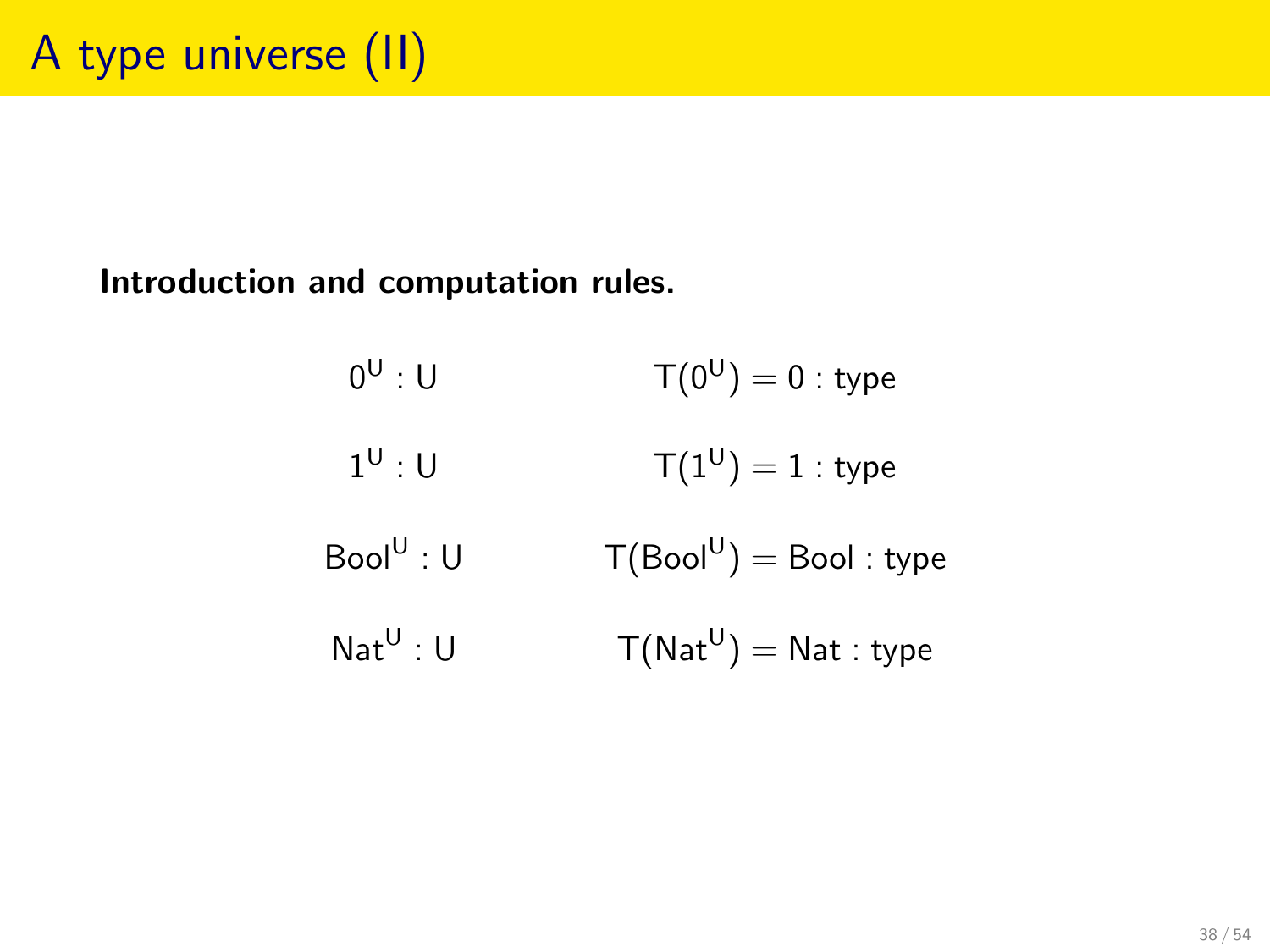#### Introduction and computation rules.

| A:U B:U                             | $A:U \quad B:U$                                                                 |
|-------------------------------------|---------------------------------------------------------------------------------|
| $A+^{\mathsf{U}}B:\mathsf{U}$       | $T(A +^{U} B) = T(A) + T(B)$ : type                                             |
| A:U                                 | A:U                                                                             |
| $List^{\mathsf{U}}(A):{\mathsf{U}}$ | $\mathsf{T}(\mathsf{List}^\mathsf{U}(A)) = \mathsf{List}(\mathsf{T}(A))$ : type |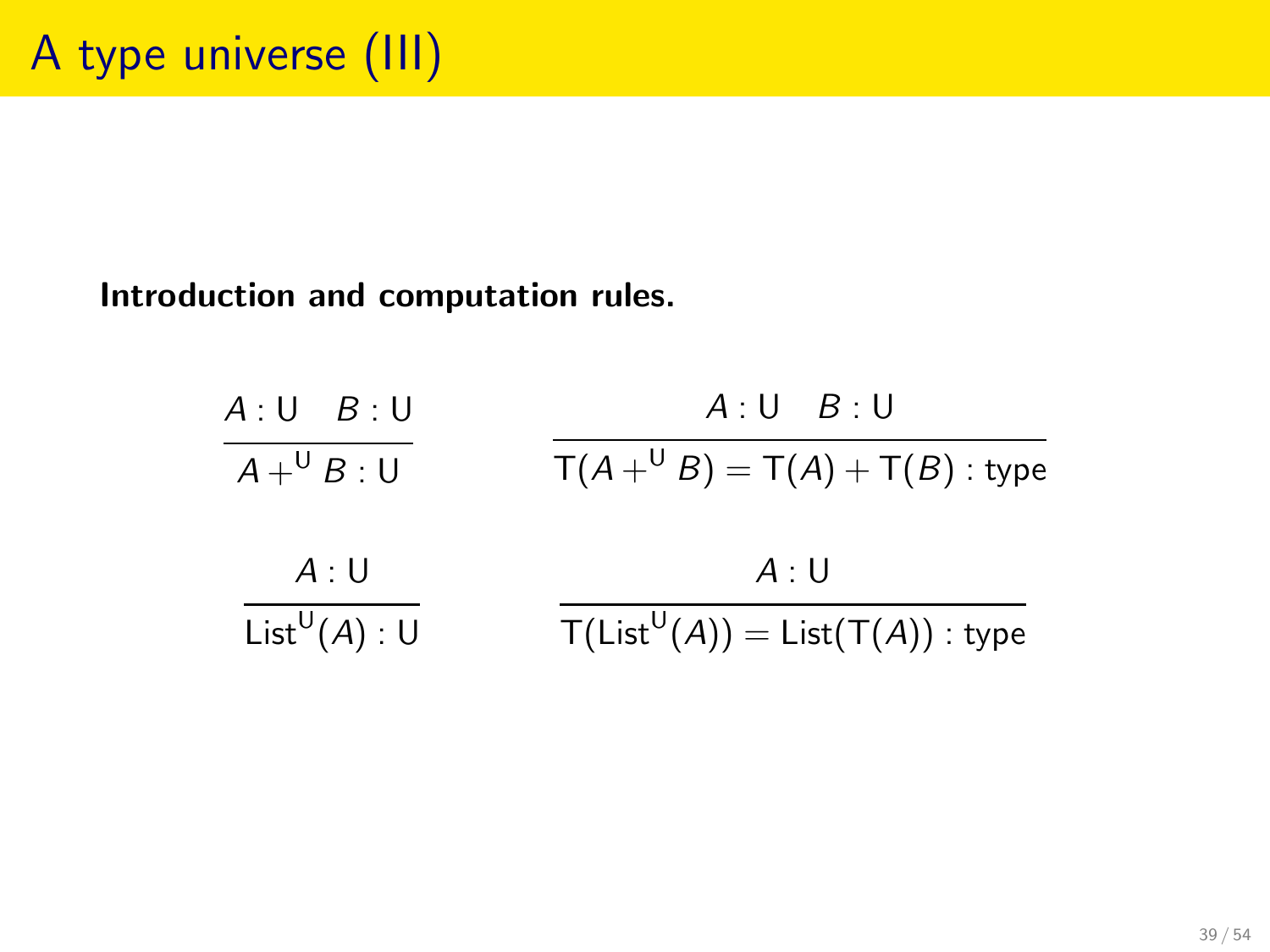Introduction and computation rules.

$$
\frac{A:U \t a:T(A) \t b:T(A)}{Id^{U}(A,a,b):U} \t \frac{A:U \t a:T(A) \t b:T(A)}{T(Id^{U}(A,a,b))=Id(T(A),a,b):type}
$$

$$
\cfrac{A:U \qquad x: T(A) \vdash B:U}{\Pi^U(A,(x)B):U} \qquad \cfrac{A:U \qquad x: T(A) \vdash B:U}{T(\Pi^U(A,(x)B)) = \Pi(x: T(A))T(B): \text{type}}
$$

$$
\frac{A:U \quad x: \text{T}(A) \vdash B:U}{\Sigma^{\text{U}}(A,(x)B):U} \qquad \frac{A:U \quad x: \text{T}(A) \vdash B:U}{\text{T}(\Sigma^{\text{U}}(A,(x)B)) = \Sigma(x: \text{T}(A))\text{T}(B): \text{type}}
$$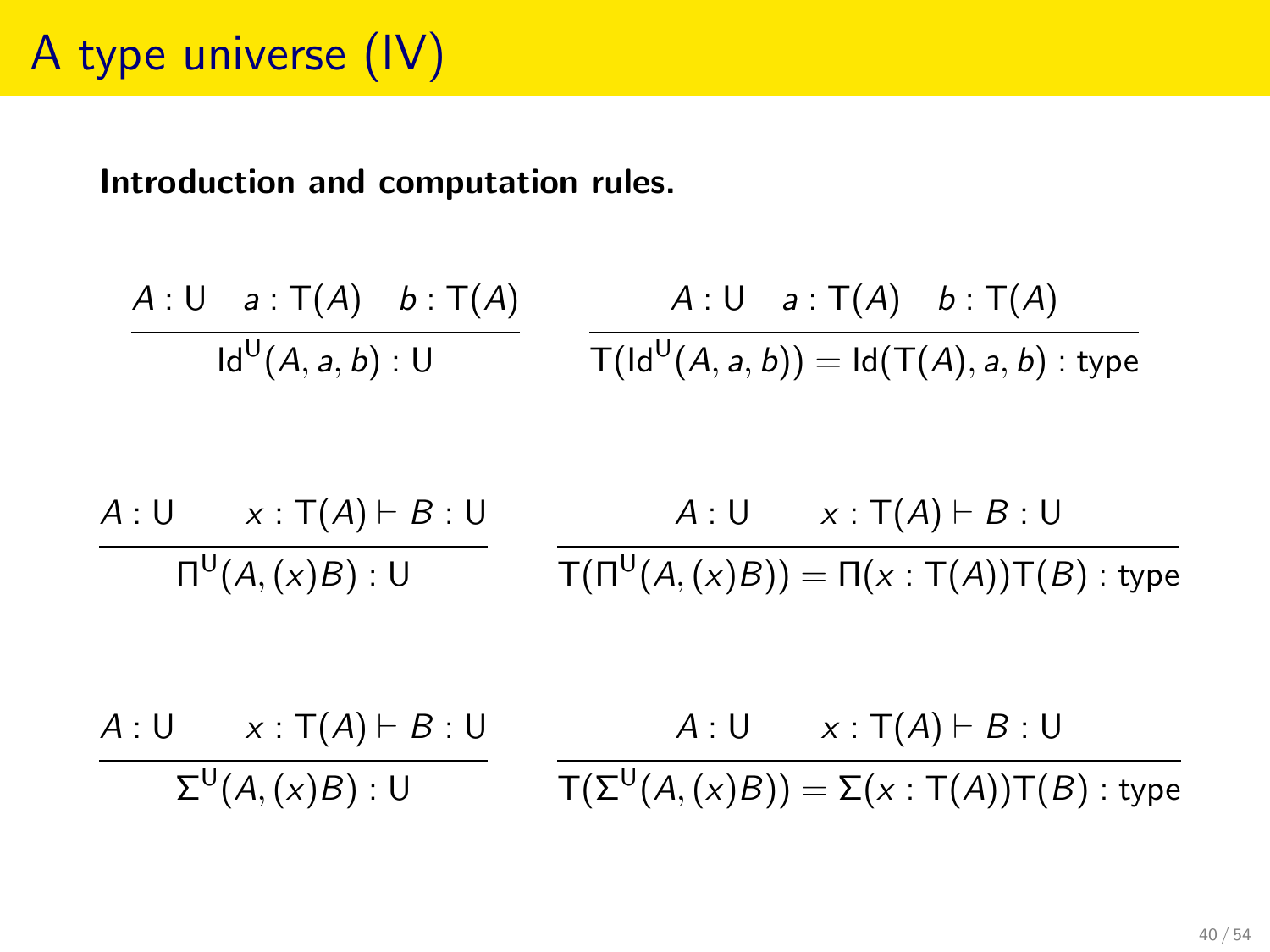## Part 2: Models of dependent type theories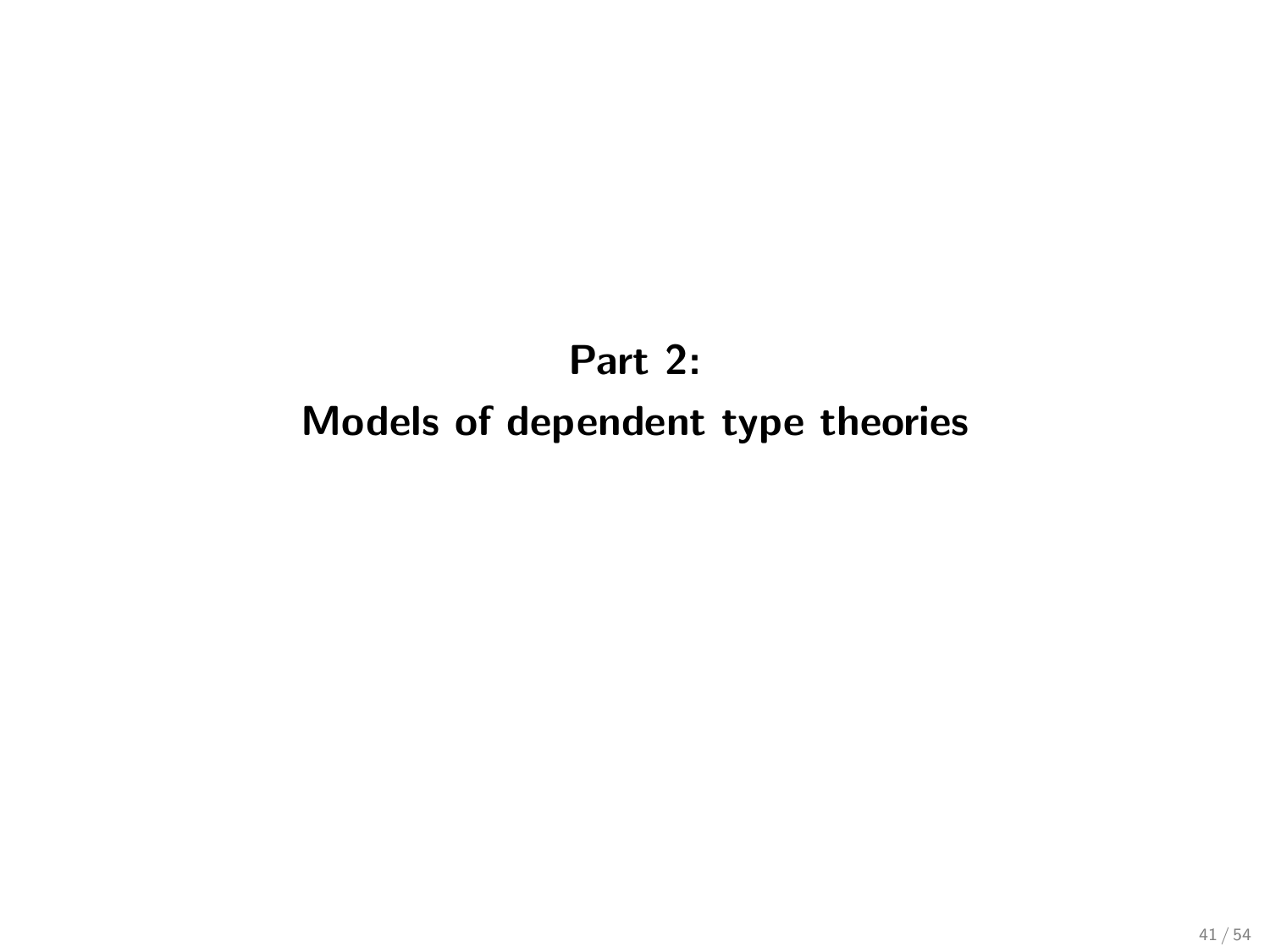Definition. A (split) comprehension category consists of



where

- $\blacktriangleright$  p is a (split) Grothendieck fibration
- $\triangleright$  x sends Cartesian morphisms to pullback squares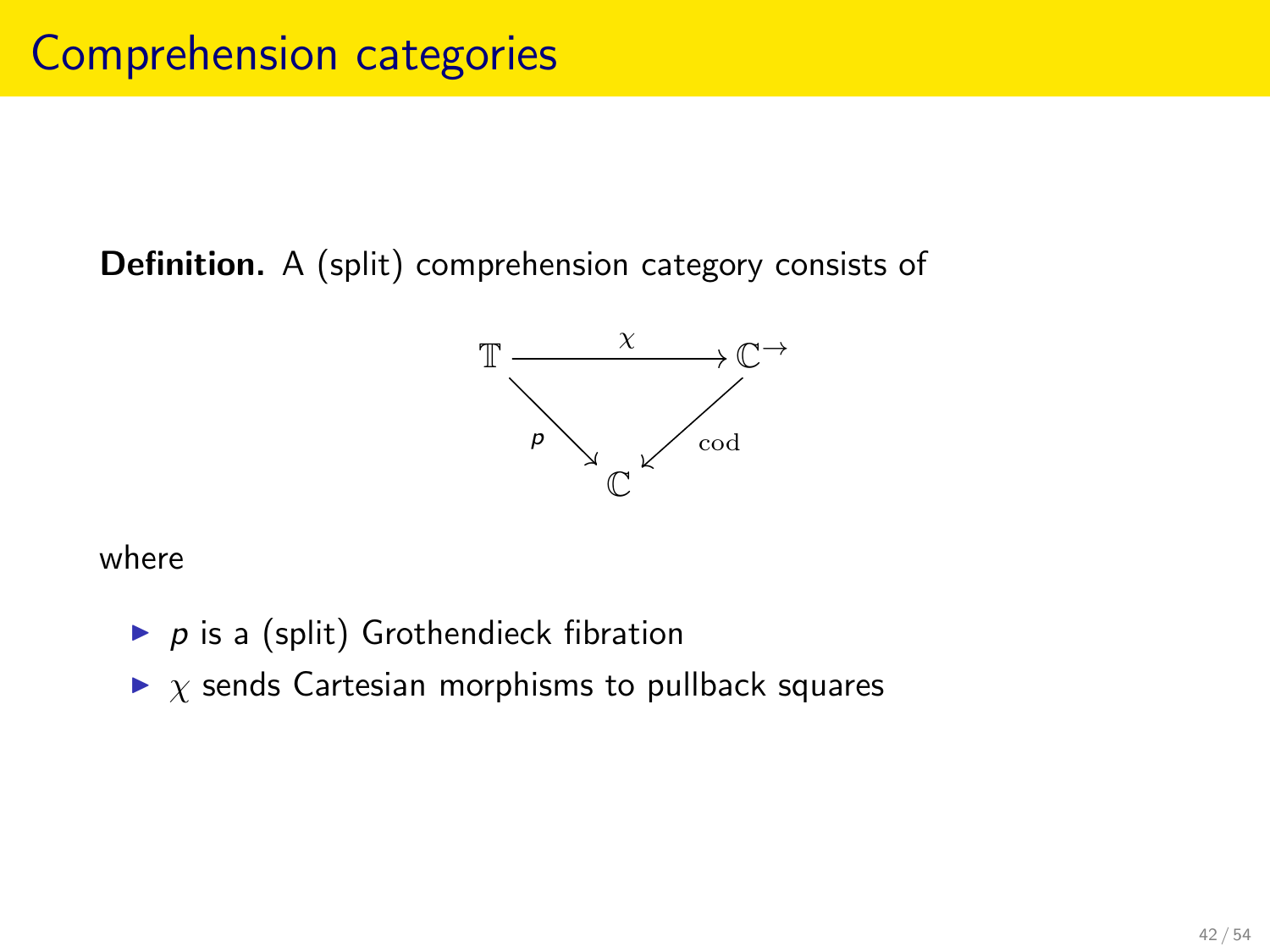### Example: the syntactic category (I)

Let  $Ctx$  be the category of contexts of  $ML_1$ , *i.e.* 

 $\blacktriangleright$  objects are contexts, e.g.

$$
\Gamma=\big(x_0\colon A_0\,,\ldots\,,x_n\colon A_n\big)
$$

 $\triangleright$  morphisms  $\sigma$ :  $\Delta \rightarrow \Gamma$  are substitutions, *i.e.* sequences

$$
\sigma=(a_0,\ldots,a_n)
$$

such that

$$
\Delta \vdash a_0 : A_0
$$
\n
$$
\Delta \vdash a_1 : A_1[a_0/x_0]
$$
\n
$$
\vdots
$$
\n
$$
\Delta \vdash a_n : A_n[a_0/x_0, \ldots, a_{n-1}/x_{n-1}]
$$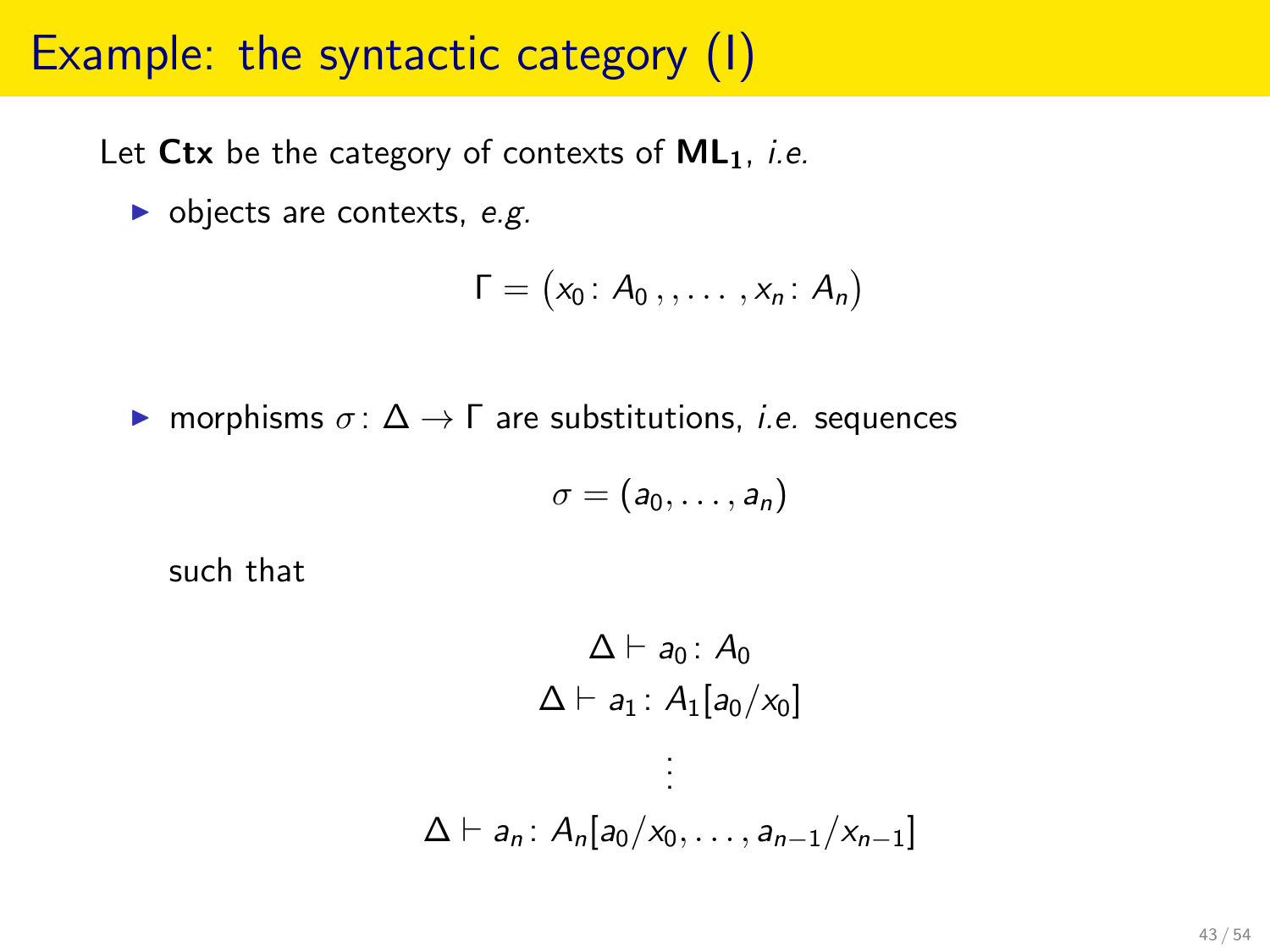### Example: the syntactic category (II)

Let  $Ty$  the category of types-in-context, *i.e.* 

- $\triangleright$  objects are pairs  $(\Gamma, A)$ , where  $\Gamma \vdash A$ : type
- $\triangleright$  morphisms  $(Δ, B) → (Γ, A)$  are context morphisms

$$
(\Delta,y\colon B)\to (\Gamma,x\colon A)\,.
$$

Let  $p: Ty \rightarrow Ctx$  be the first projection, mapping  $(\Gamma, A)$  to  $\Gamma$ .

Fact. The functor  $p$  is a split Grothendieck fibration:

$$
\begin{array}{ccc}\n\mathbb{T} & & \sigma^*(\Gamma, A) \longrightarrow (\Gamma, A) \\
\downarrow \rho & & \downarrow \qquad & \downarrow \\
\mathbb{C} & & \Delta \longrightarrow \Gamma\n\end{array}
$$

where  $\sigma^*(\Gamma, A) = (\Delta, A[\sigma]).$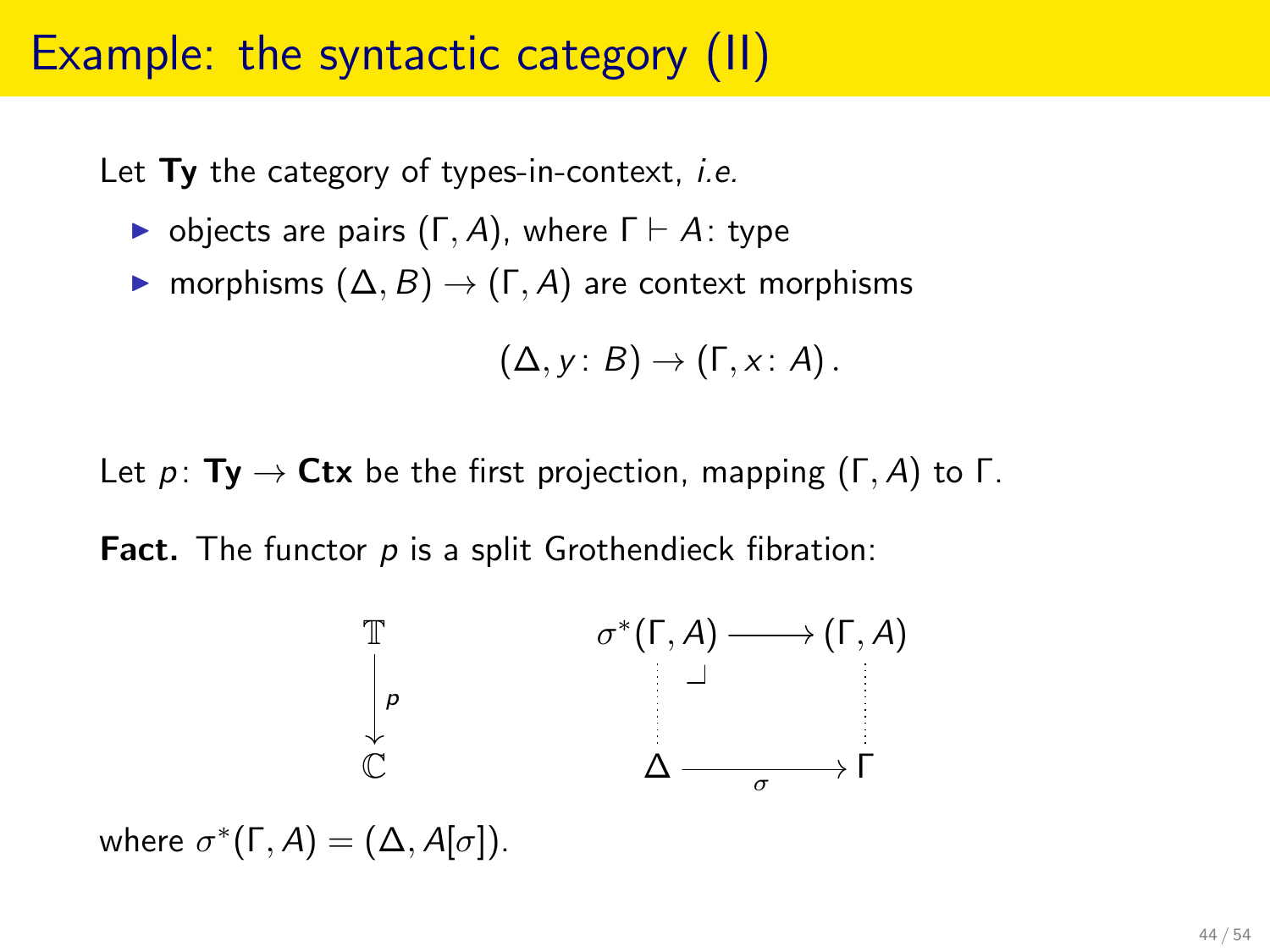### Example: the syntactic category (III)

The functor  $\chi: Ty \to Ctx^{\rightarrow}$  sends (Γ, A) to the evident map  $y_A: (\Gamma, x: A) \rightarrow (\Gamma)$ 

**Proposition.** The functor  $\chi$  sends Cartesian arrows to pullbacks



so we have a split comprehension category

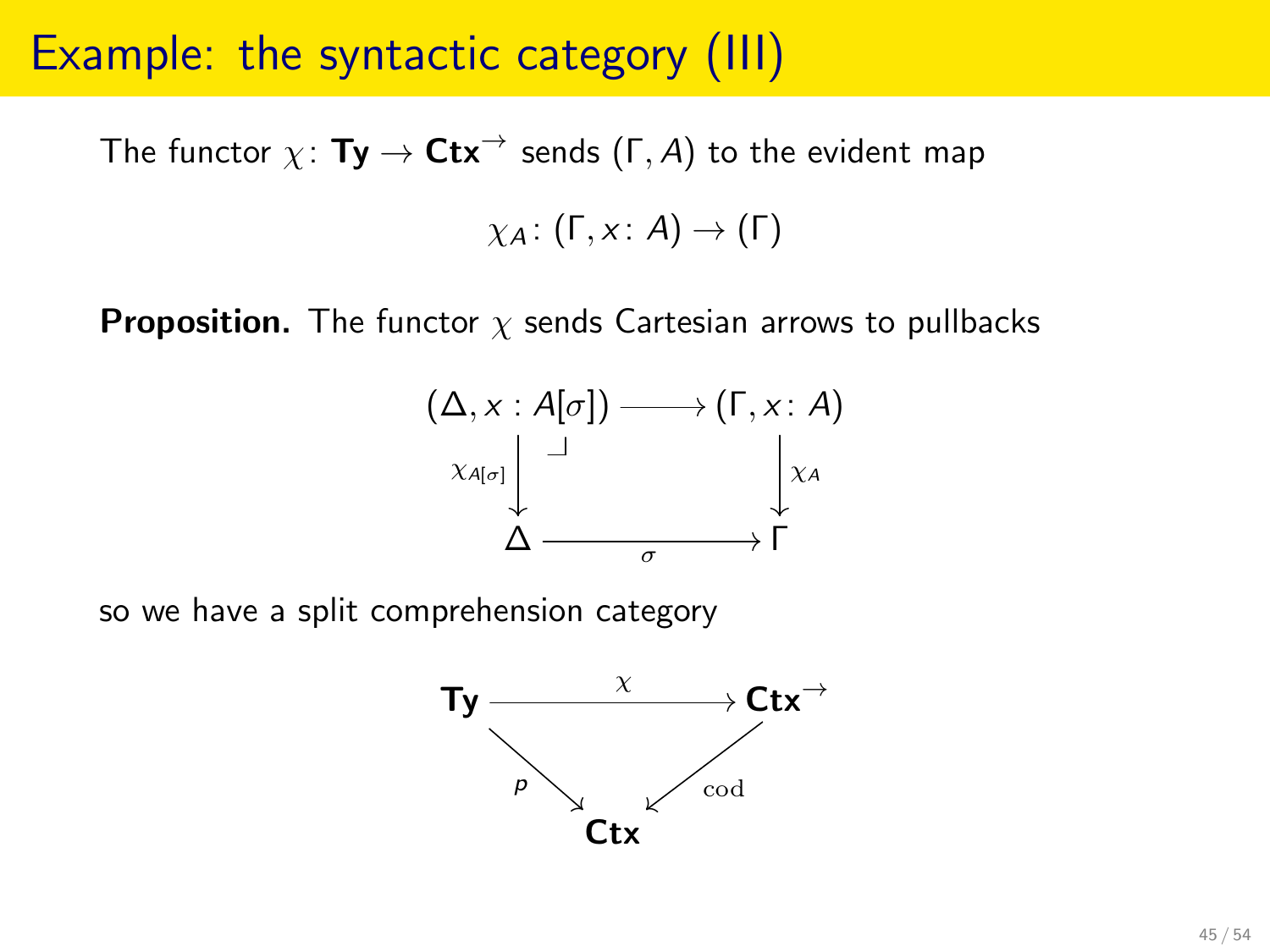### Notation and terminology

Given a general split comprehension category



For  $\Gamma \in \mathbb{C}$  and  $A \in \mathbb{T}_{\Gamma}$ ,

- $\triangleright$  we write  $\chi_A : \Gamma.A \to \Gamma$  for  $\chi(A)$ ,
- $\triangleright$  we think of a section



as a term  $\Gamma \vdash a : A$ .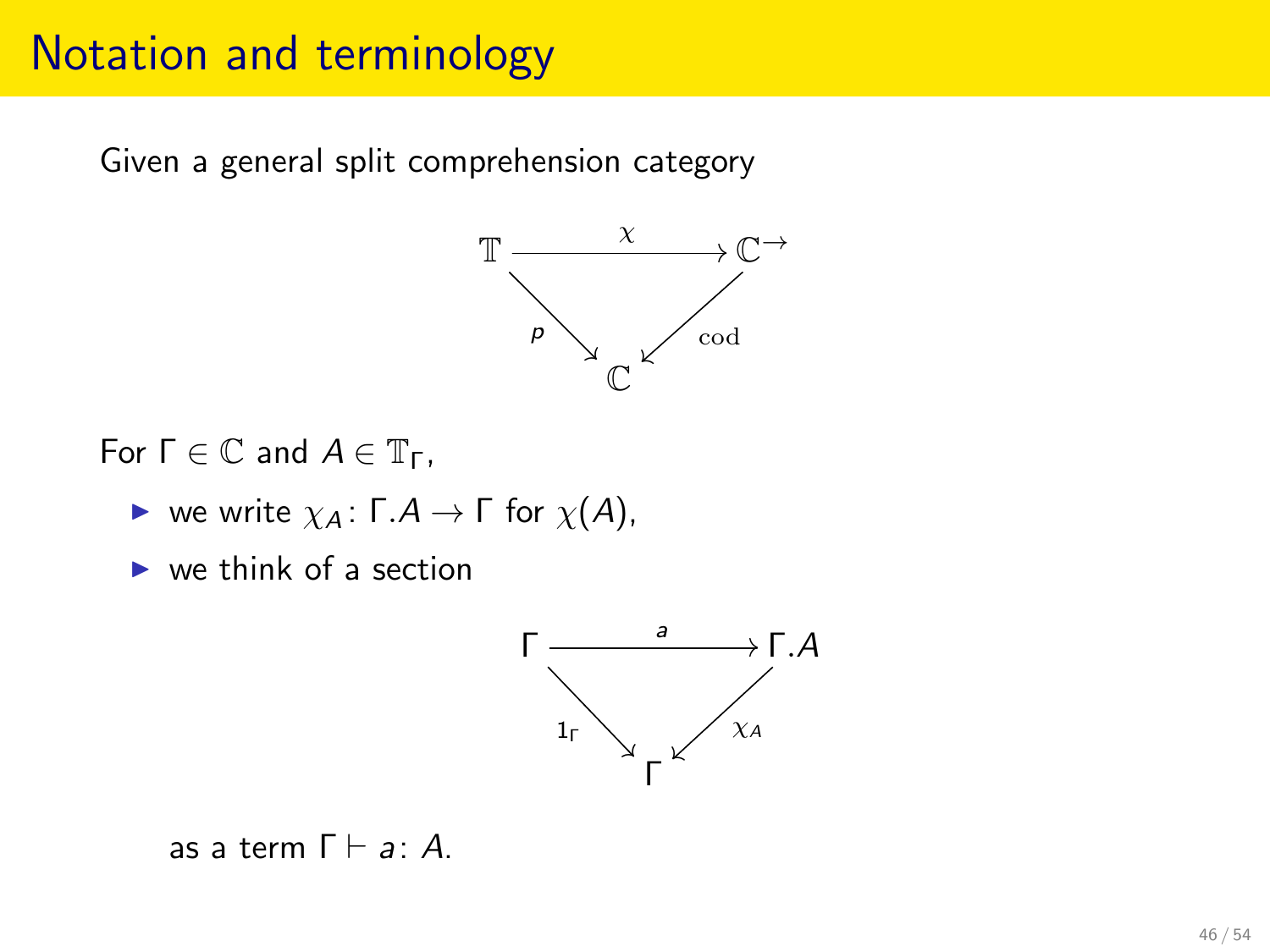Split comprehension categories model only the core of  $ML_1$ , *i.e.* 

- $\blacktriangleright$  structural rules.
- $\blacktriangleright$  substitution.

**Note.** The Grothendieck fibration  $p$  being split corresponds to strict associativity and unitality of substitution.

We need additional structure and axioms to model each form of type.

We only discuss the case of Id-types.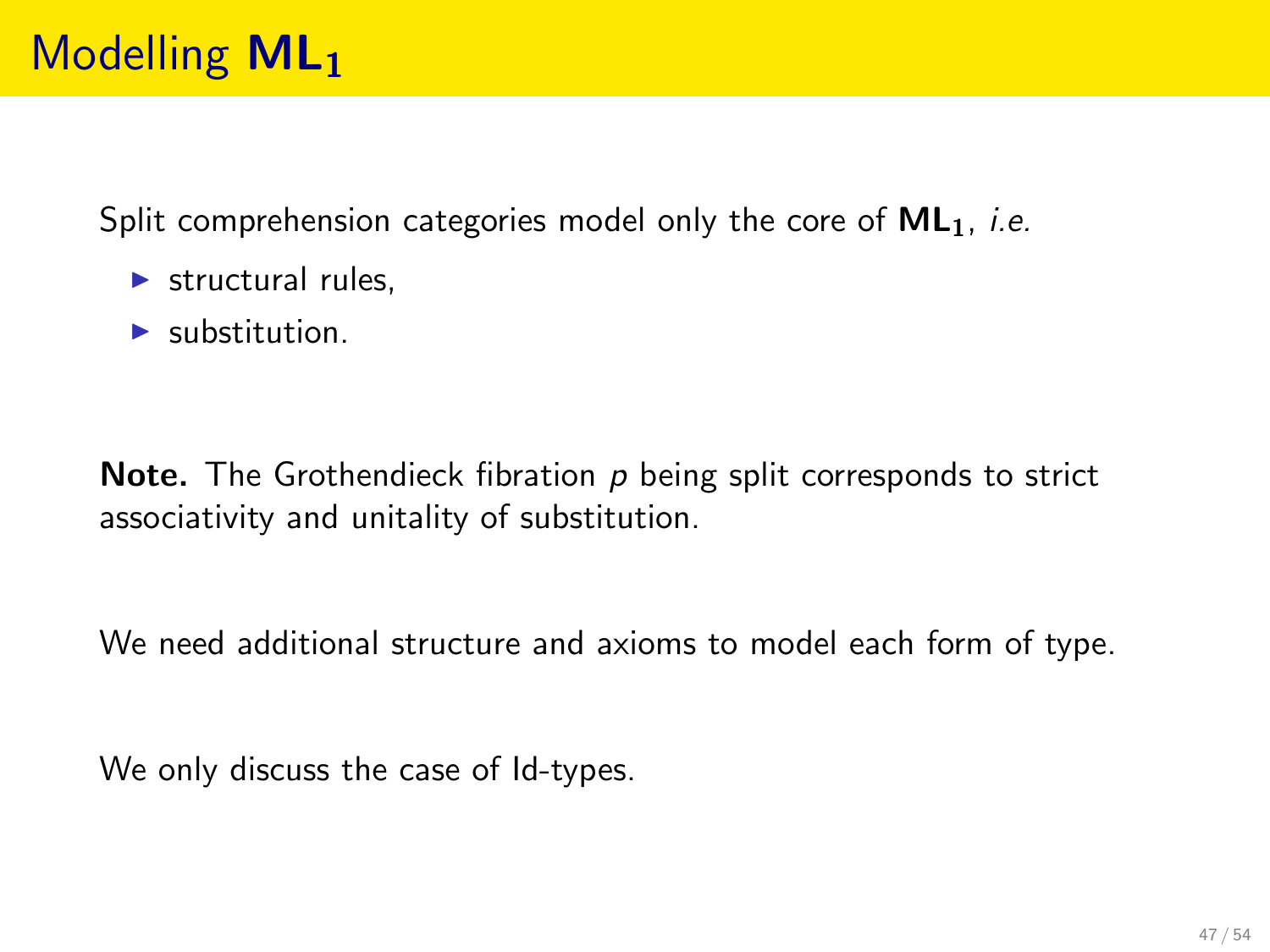### Id-types in a comprehension category

For every  $Γ ∈ C, A ∈ T<sub>Γ</sub>$ , we need

- **E** an object  $Id_A \in \mathbb{T}_{\Gamma \cap AA}$
- $\blacktriangleright$  a factorisation of the diagonal

$$
\Gamma.A \xrightarrow{r_A} \Gamma.A.A.ld_A \xrightarrow{ } \Gamma.A.A
$$

For each  $E \in \mathbb{T}_{\Gamma.A.A.ld_A}$  and e making

$$
\begin{array}{ccc}\n\Gamma.A & \xrightarrow{\quad e} & \Gamma.A.A.ld_A.E \\
\downarrow \uparrow & & \downarrow \\
\Gamma.A.A.ld_A & \xrightarrow{\quad} & \Gamma.A.A.ld_A\n\end{array}
$$

commute, a diagonal filler  $j_{A,E,e}$ .

such that, for all  $\sigma: \Delta \to \Gamma$ ,

 $\blacktriangleright$   $\mathsf{Id}_A[\sigma] = \mathsf{Id}_{A[\sigma]}, \quad r_A[\sigma] = r_{A[\sigma]} \quad, j_{A,E,e}[\sigma] = j_{A[\sigma],E[\sigma],e[\sigma]}$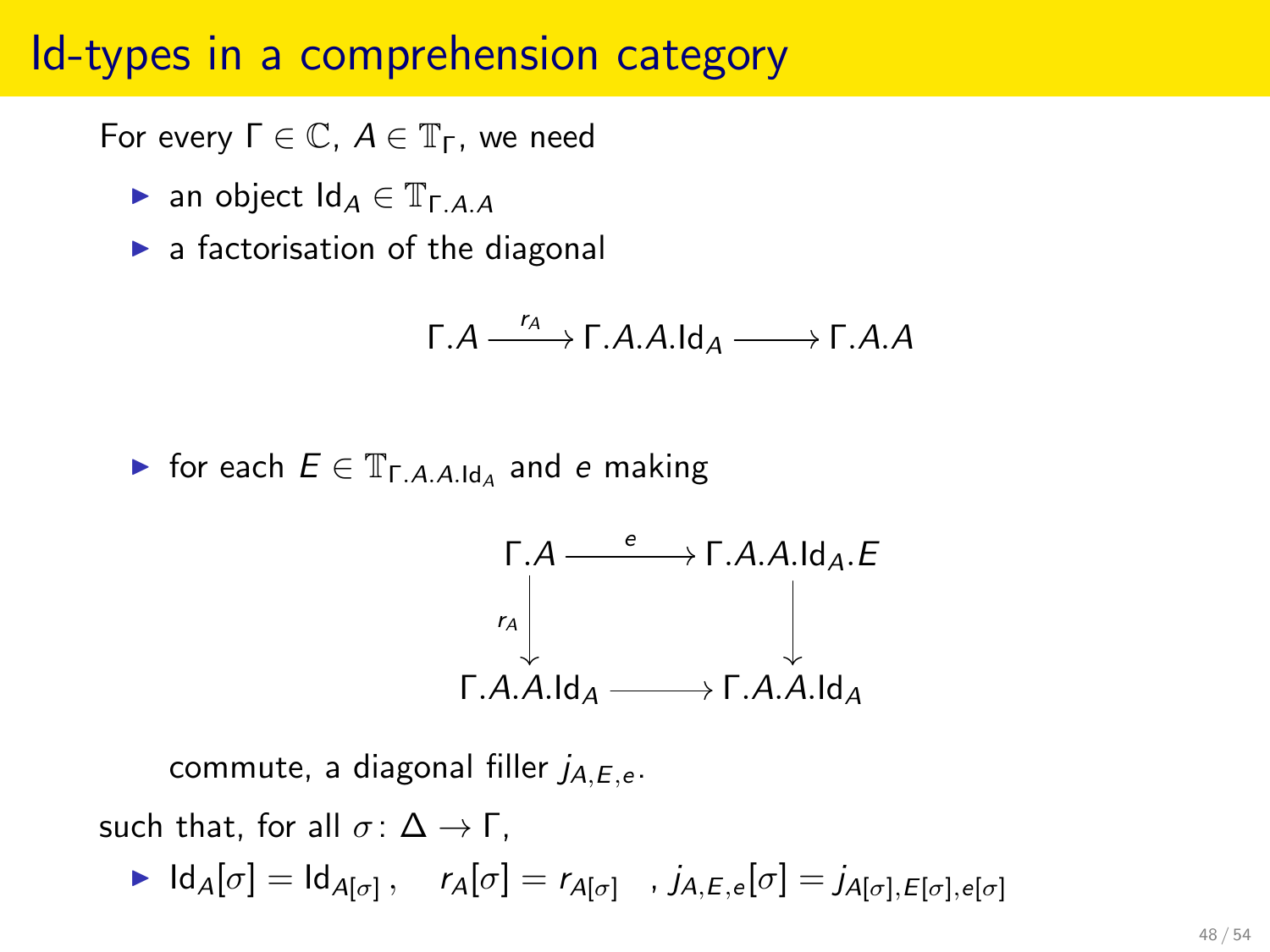### Part 3: How to construct models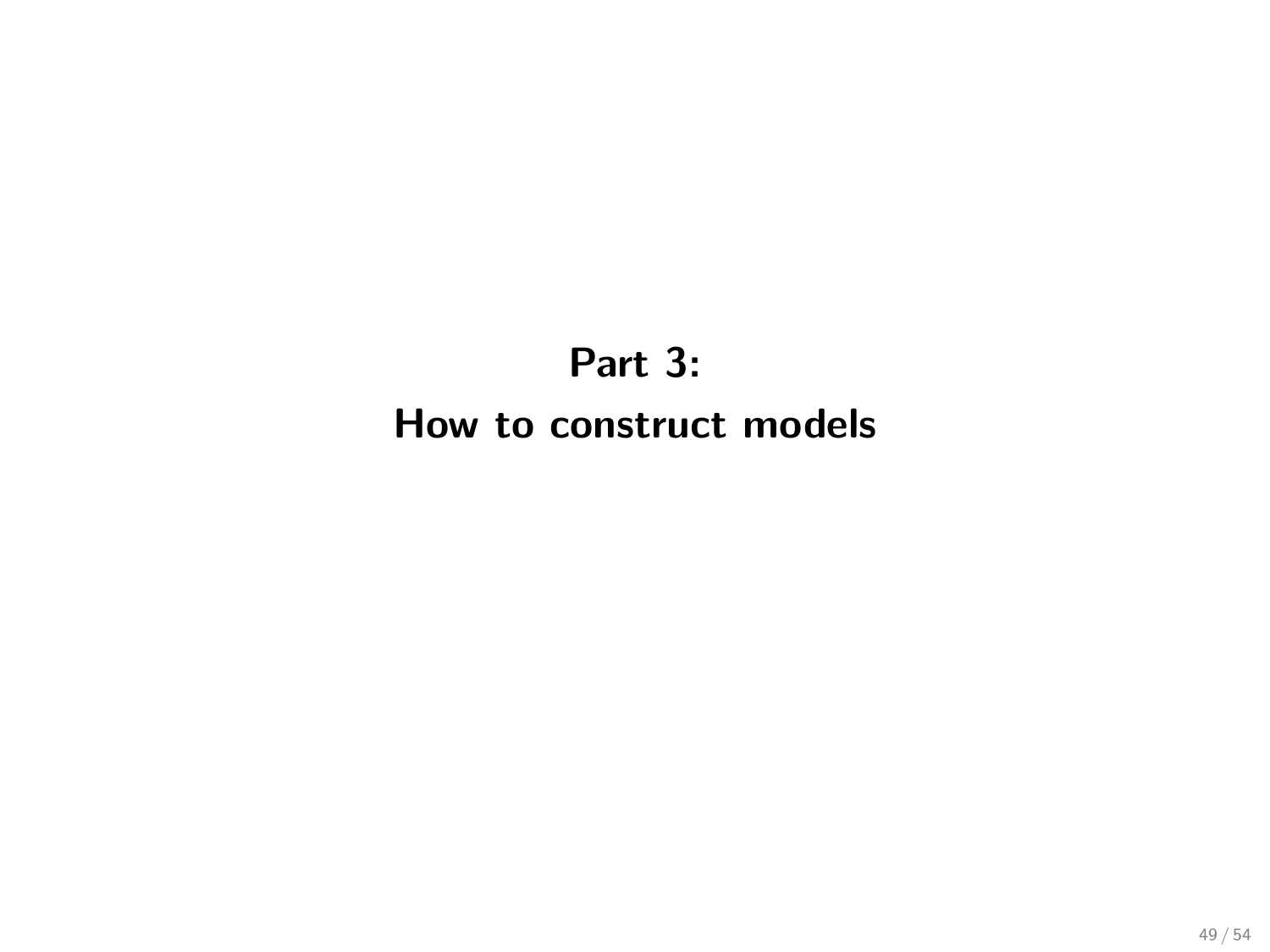Split comprehension categories modelling  $ML<sub>1</sub>$  occur rarely in practice.

Two issues:

- (1) Grothendieck fibrations need not be split
- (2) Strict stability under reindexing is hard to satisfy

Issue (1) is reminiscent of the distinction between strict monoidal categories and monoidal categories.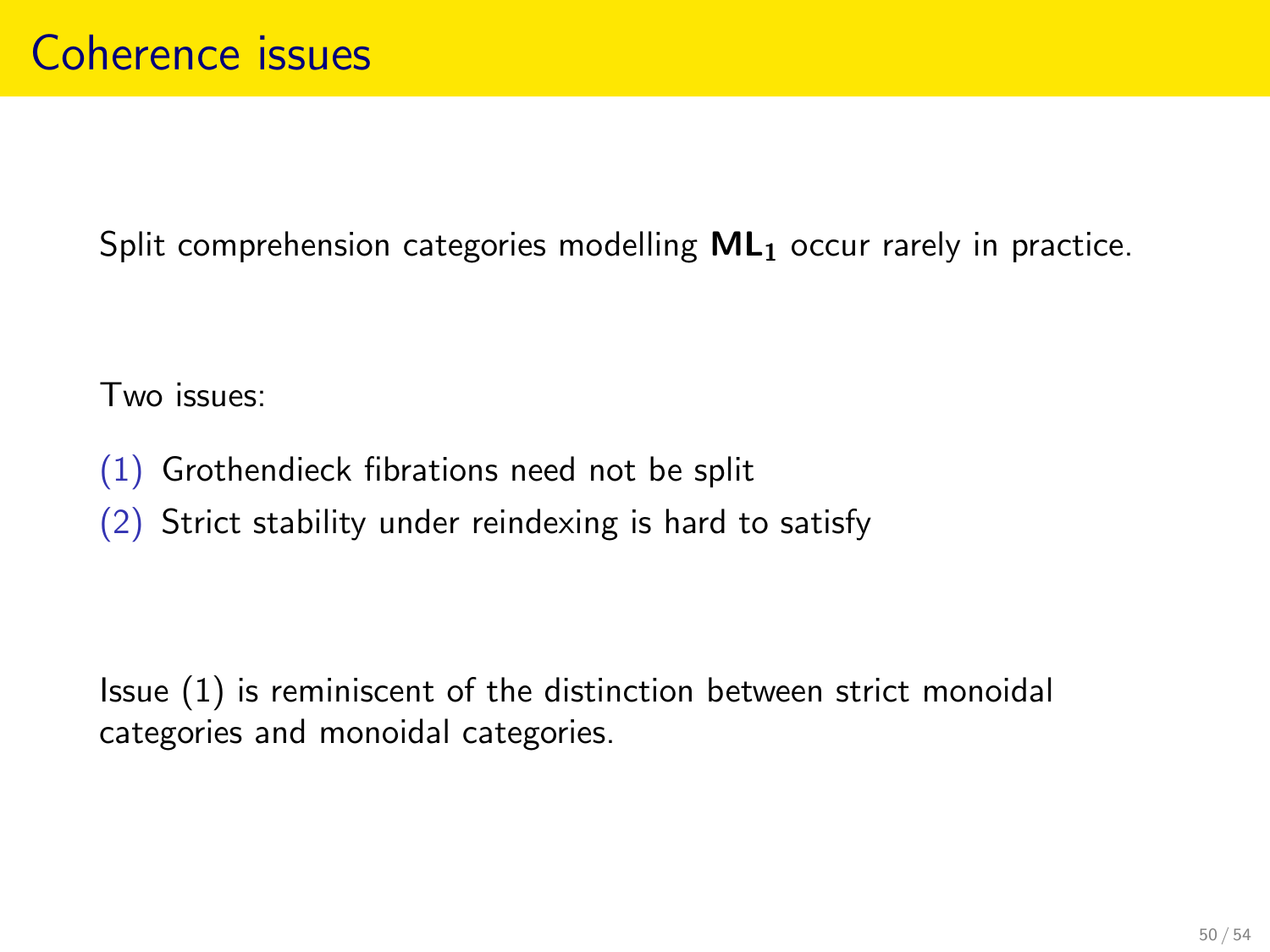## Splitting comprehension categories

The inclusion

Split Grothendieck fibrations $\zeta_{\mathbb{C}} \hookrightarrow$  Grothendieck fibrations $\zeta_{\mathbb{C}}$ 

has both a left and a right adjoint, so we get two splitting methods



for comprehension categories.

Yet another splitting method is due to Voevodsky.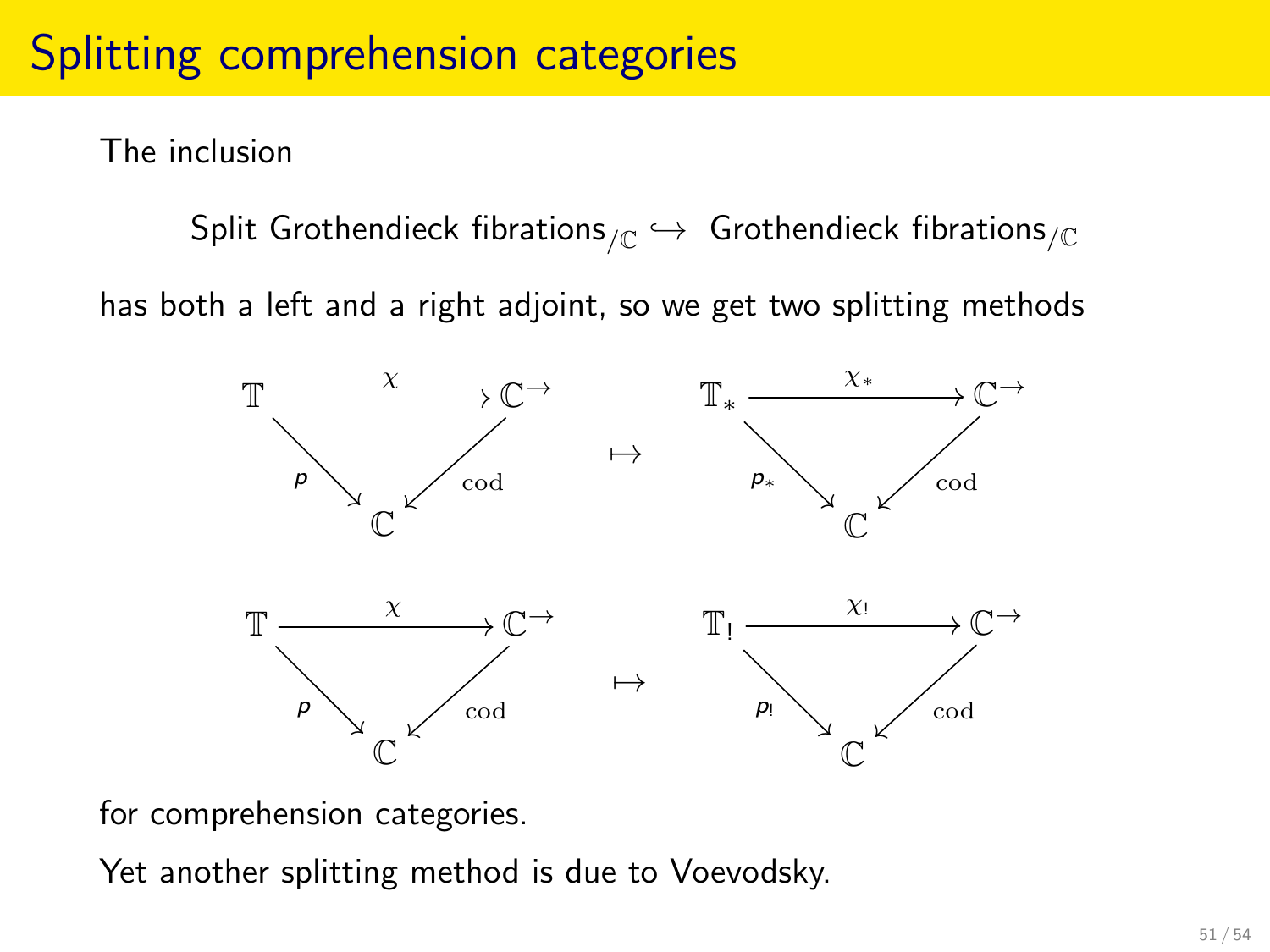Fundamental question. What structure on a comprehension category



is sufficient in order for its left (or right, or Voevodsky) splitting to be a model of  $ML_1$ ?

The case of Id-types

- $\triangleright$  For the left and Voevodsky splitting, a weak factorisation system of satisfying the Frobenius condition is sufficient.
- $\triangleright$  For the right splitting, one needs an algebraic weak factorisation system of satisfying the Frobenius condition.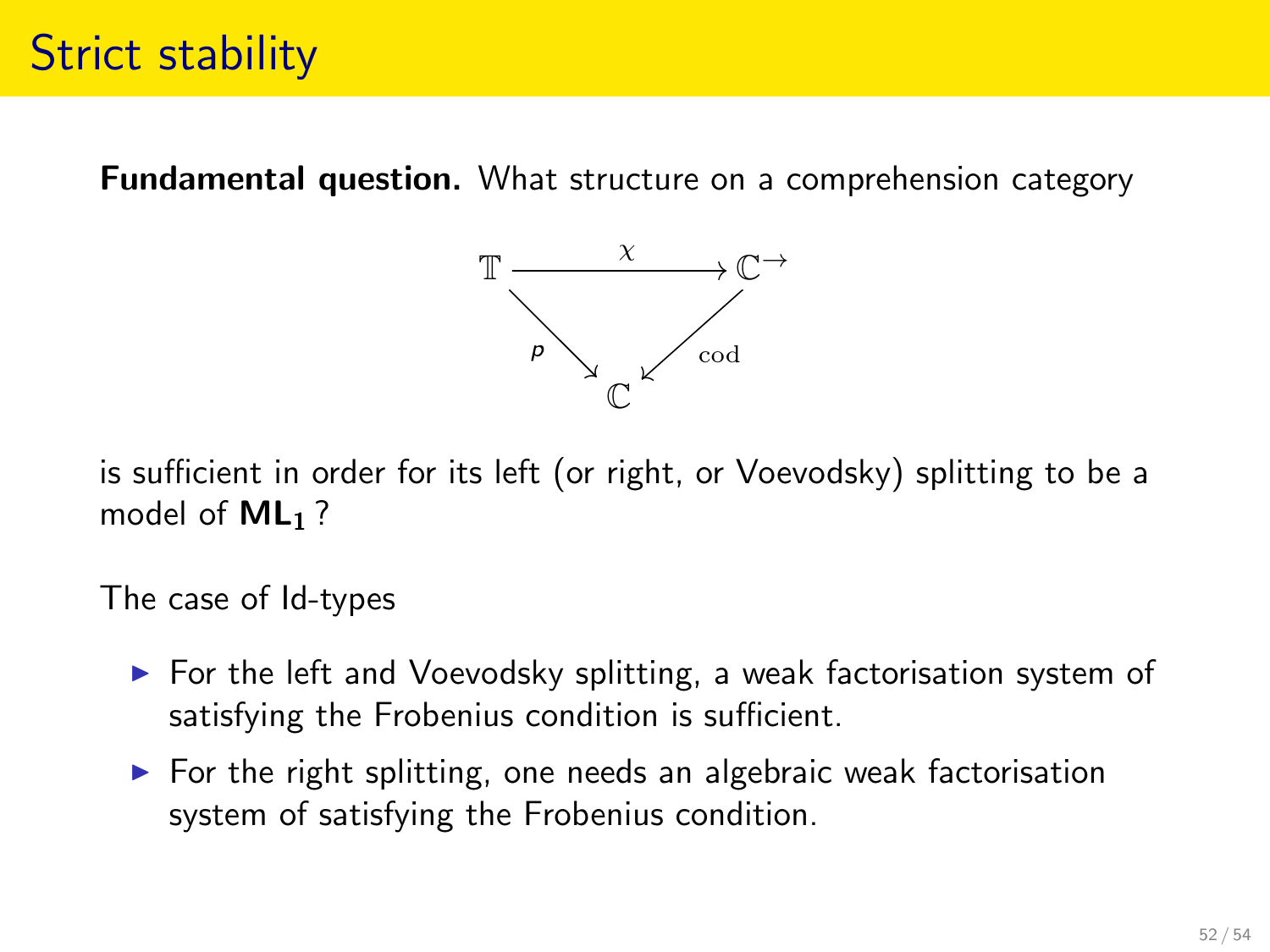### Example: homotopical models

Consider a category  $\mathbb C$  with a Quillen model structure (Weq, Fib, Cof),

Then



is a comprehension category, but it is not split.

Under some assumptions, we can split it to obtain a model of  $ML_1$ .

The simplicial model of Univalent Foundations arises in this way from the Kan-Quillen model structure on SSet.